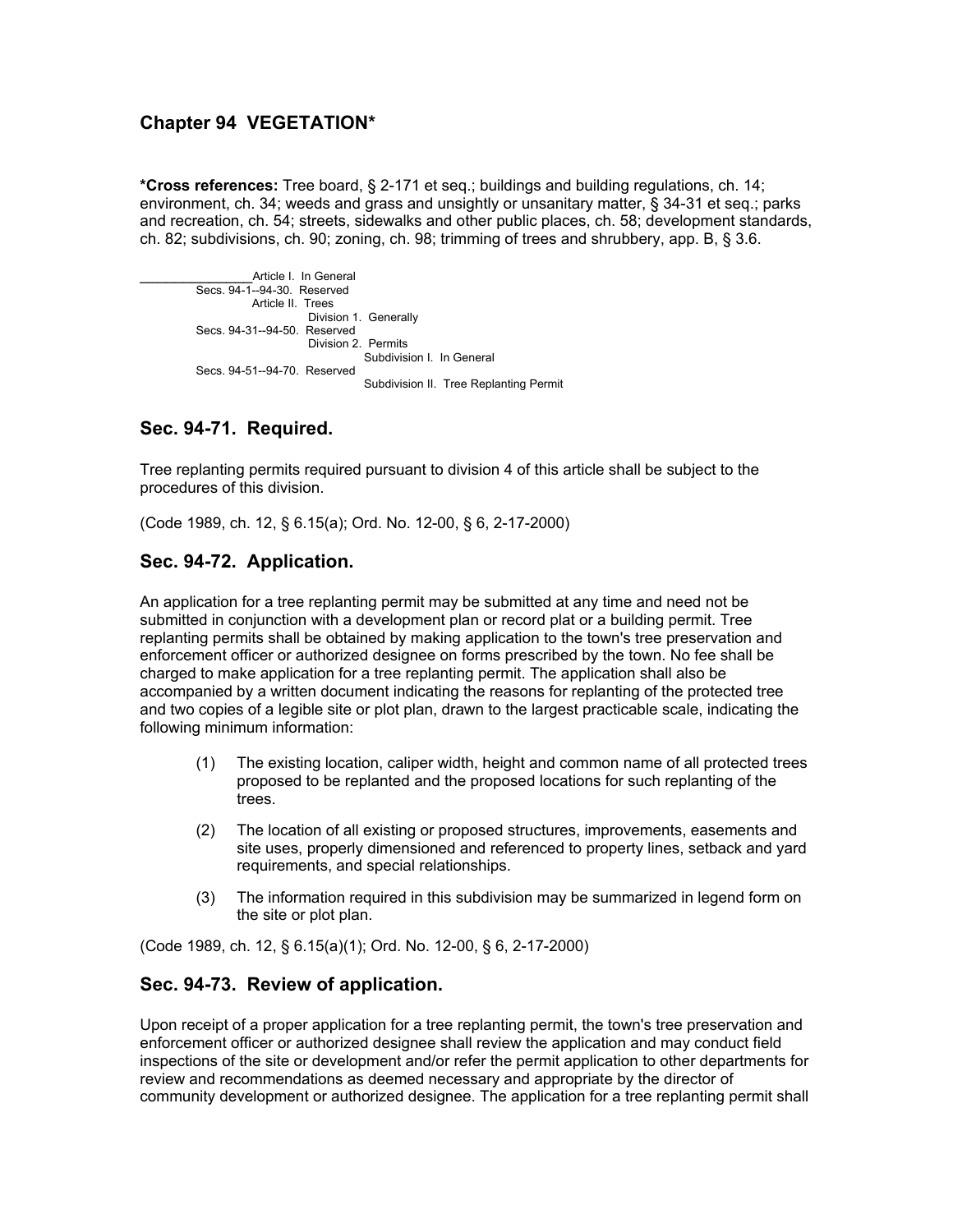be approved unless the town's tree preservation and enforcement officer or authorized designee determines that the proposed replanting will unnecessarily damage or jeopardize the health of the trees proposed to be replanted. A denial of an application for a tree replanting permit by the tree preservation and enforcement officer or authorized designee may be appealed to the tree board, the decision of which relative to such permit application shall be final.

(Code 1989, ch. 12, § 6.15(a)(2); Ord. No. 12-00, § 6, 2-17-2000)

Secs. 94-74--94-90. Reserved.

Subdivision III. Tree Removal Permit

### **Sec. 94-91. Application.**

Tree removal permits for the removal of protected, specimen, majestic and historic trees in conjunction with the development, subdivision and/or resubdivision of real property shall be obtained by making application to the town's tree preservation and enforcement officer or authorized designee on forms prescribed by the town. The application shall accompany the development plan, record plat or site plan of the development and shall include a written document indicating the reasons for removal of the protected trees. The application must be completed and signed by a registered arborist or landscape architect and must include two copies of a legible tree survey, drawn to the largest practicable scale, indicating the following:

- (1) The location, caliper width, height and common name of all single-trunk trees of six inches caliper width or greater, measured at four feet above natural grade level, and at least 12 feet high; and all multitrunk trees having a total caliper width of eight inches, measured by combining the caliper width of the largest stem or branch with one-half the caliper width of each additional stem or branch, all measured at four feet above natural grade level, and at least 12 feet high.
- (2) The location of both the trunk and drip line, caliper width, height, estimated age (not to be determined using invasive measures which might damage the tree), a reproducible color photograph, and common name of all protected, specimen, majestic and historic trees proposed to be removed.
- (3) Provide existing natural grade elevation and proposed final grade elevation at each location for each protected tree for which a tree removal permit is requested.
- (4) The location and dimensions of all existing or proposed public streets, alleys, rights-ofway, utility easements, drainage easements, fence easements, pedestrian access easements or other public rights-of-way or easements.
- (5) The location and dimensions of the designated parking area and designated stockpile area required in this subdivision and of any site proposed or anticipated to be proposed for a temporary batching plant permit
- (6) The location of all existing or proposed property lines, lot lines, building lines, setback and yard requirements, any proposed building footprint or floor plan, and other special relationships or significant features of the proposed development plan, record plat or site plan of the development.
- (7) Existing and proposed site elevations, grades and major contours, including a chart listing all protected, specimen, majestic and historic trees, their respective locations, and indicating where grades around protected trees will be changed by six inches or more.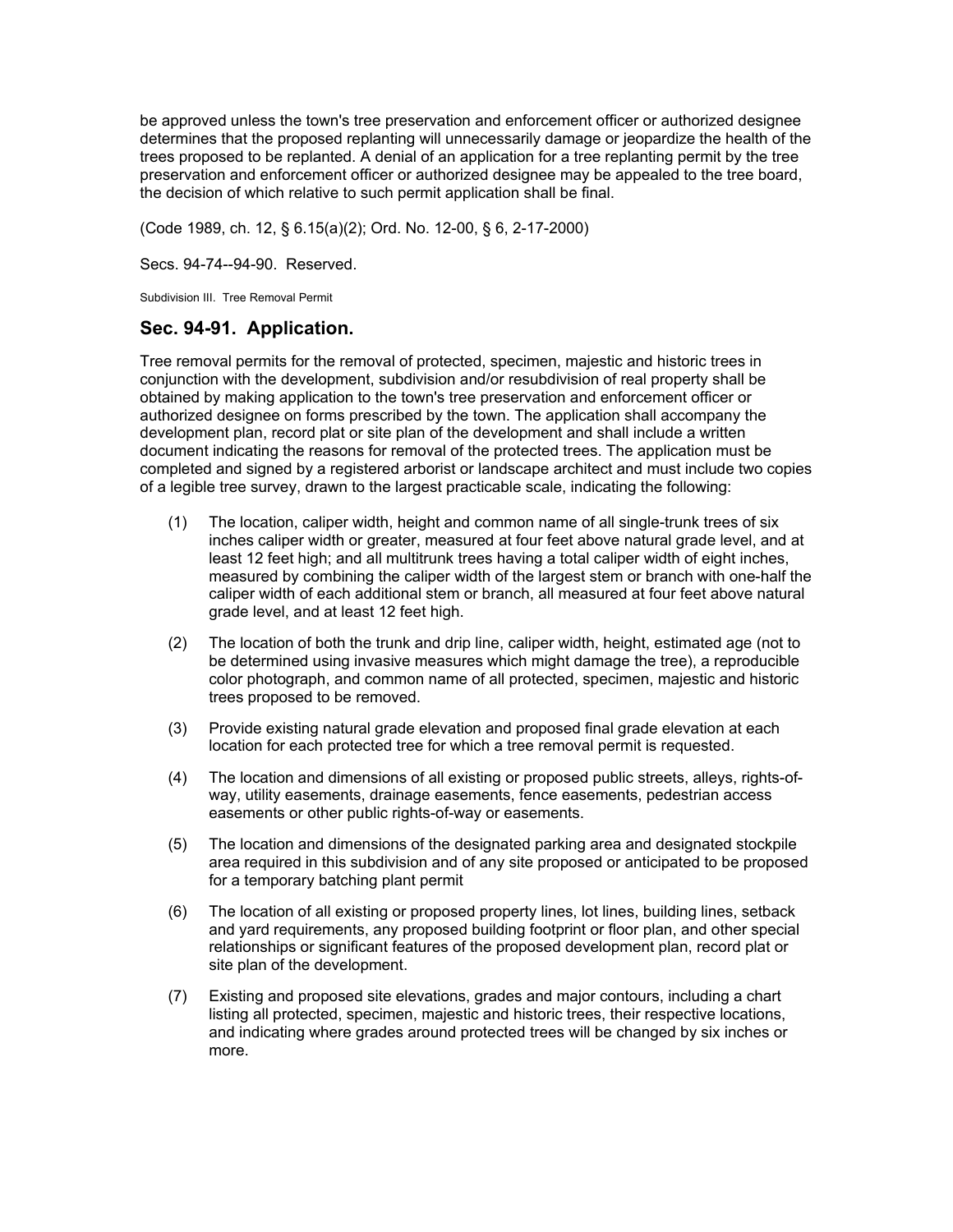- (8) The information required in this subdivision shall be summarized in legend form on the tree survey and shall include the reason for the proposed removal of the protected trees.
- (9) Each tree shall be identified by numerical reference on the tree survey.
- (10) Each tree shall be affixed with a permanent tag bearing the corresponding number as depicted on the tree survey. The tag shall be permanently attached at a height not less than five feet nor more than six feet above existing grade on the south face of the tree.
- (11) The survey shall bear the stamp or seal of a registered surveyor relative to the location of any trees and shall bear the stamp or seal of a registered landscape architect relative to the species of any trees.
- (12) A sign shall be placed on each separate lot or tract for which a tree removal permit is requested to inform the general public that an application for a tree removal permit has been filed relative to a protected, specimen, majestic or historic tree.
	- a. The size of the signs shall be three feet by four feet and be made out of aluminum or corrugated plastic material.
	- b. The signs shall be mounted on stakes/poles.
	- c. The signs shall be visible from the street.
	- d. There shall be one sign for each street frontage.
	- e. The signs shall have a white background, with letters and borders being green in color. The signs shall state the following:

TOWN OF FLOWER MOUND, TX A TREE REMOVAL REQUEST IS BEING MADE ON THIS PROPERTY

FOR INFORMATION CALL

(Code 1989, ch. 12, § 6.15(b)(1); Ord. No. 12-00, § 6, 2-17-2000)

# **Sec. 94-92. Review of application.**

- (a) An application for a tree removal permit for a protected tree shall be accompanied by an administrative fee listed in appendix A of this Code per tree proposed for removal, not to exceed a total per permit application of an amount listed in appendix A of this Code. An application for a tree removal permit for a specimen tree, majestic tree or historic tree shall be accompanied by an administrative fee as listed in appendix A of this Code, per tree proposed for removal. Upon receipt of a proper application accompanied by the appropriate fee, the tree preservation and enforcement officer or his authorized designee shall review the application and may conduct field inspections of the development and/or refer the permit application to other departments for review and recommendations as deemed necessary and appropriate by the tree preservation and enforcement officer or his authorized designee.,
- (b) The application for a tree removal permit, if required, shall be considered an integral part of the application for development plan approval, and no development plan for any development, subject to the terms and provisions of this subdivision shall be approved without approval of such tree removal permit. It is further provided that if a property owner and/or developer does not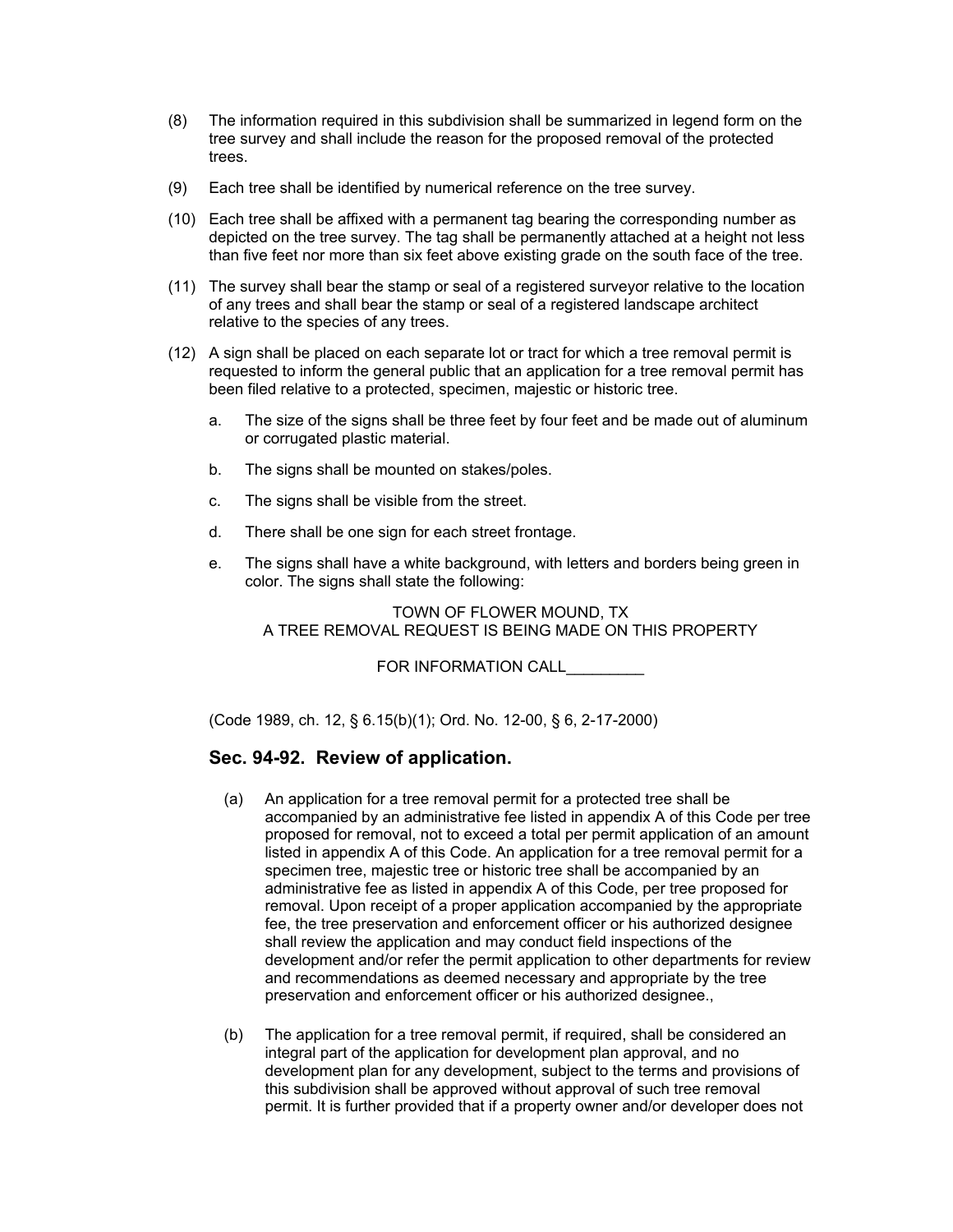submit a tree removal permit application prior to town approval of a development plan covering a particular site, then if a tree removal permit application for the site is submitted later, approval of the development plan may be revoked. In this event, a revised development plan must be submitted for review by the town.

- (c) The tree preservation and enforcement officer may approve, approve with conditions or deny a request for a tree removal permit for protected trees, provided that such request for a tree removal permit is for the removal of trees in all development districts with exception of the Cross Timbers Conservation District. An appeal of the decision of the tree preservation and enforcement officer may be made to the tree board.
- (d) An application for a tree removal permit for protected, specimen, majestic or historic trees within the Cross Timbers Conservation District or application for a tree removal permit for specimen, majestic or historic trees within the Long Prairie District shall be submitted to the tree board for review and recommendation to the town council that the permit application be approved, approved with conditions or denied. The tree board shall not recommend an application for a tree removal permit be approved or approved with conditions, unless the board finds that the subject development, subdivision or resubdivision cannot reasonably be developed, based on economic and/or practical considerations, without removal of the trees included in the permit application.
- (e) The tree board's recommendation concerning an application for tree removal permit shall be reviewed by the town council. The town council may then approve the application, approve it with conditions, or deny the application; however, the town council may overturn the denial of an application for tree removal permit by the tree board only upon a finding that the subject development, subdivision or resubdivision cannot reasonably be developed, based on economic and/or practical considerations, without removal of the trees included in the permit application.
- (f) Approval for removal of a historic or majestic tree shall require a three-fourths vote of the tree board and the town council, respectively.

(Code 1989, ch. 12, § 6.15(b)(2); Ord. No. 12-00, § 6, 2-17-2000)

# **Sec. 94-93. Application for agricultural property.**

No fee shall be charged to make application for a tree removal permit for the removal of protected trees located on real property having an agricultural zoning district classification; provided, however, that if within any 12-month period, tree removal permits for the removal of 20 or more protected trees are issued for the same agricultural property or tract, or any of its portions, the agricultural zoning district classification of such property cannot be changed, nor can an application for approval of a development plan, planned development or zoning amendment relative to such property be made, during the 60-month period following the 12-month period during which the 20 or more protected trees were removed.

(Code 1989, ch. 12, § 6.15(b)(3); Ord. No. 12-00, § 6, 2-17-2000)

## **Sec. 94-94. Special provisions for A agricultural districts.**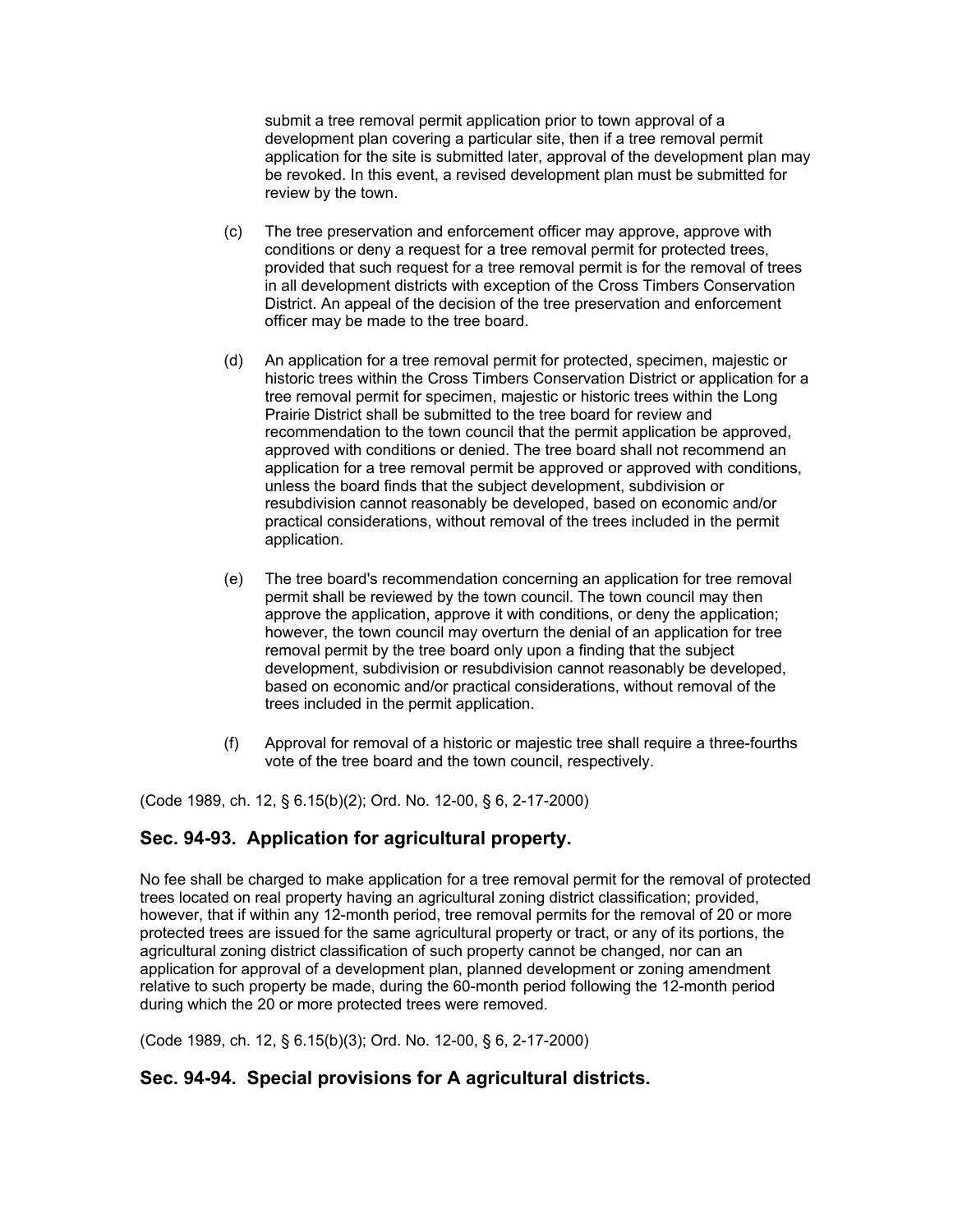Notwithstanding anything contained in this chapter to the contrary, for tracts zoned A agricultural district, the tree survey requirements contained in this subdivision shall be limited in their application to proposed rights-of-way, easements and an area equal to 20 feet on any side of such rights-of-way and easements, provided that the applicant executes a development agreement with the town that all trees on the tract and outside of such areas, for the purposes of such agreement, are protected trees (regardless of their species or caliper width) and that the unauthorized removal of such trees shall result in the revocation of any previously approved development plan and record plat for a 60-month period.

(Code 1989, ch. 12, § 6.15(c); Ord. No. 12-00, § 6, 2-17-2000)

Secs. 94-95--94-120. Reserved.

Division 3. Planting Standards

### **Sec. 94-121. Street yard trees.**

Trees shall be planted or existing trees preserved within the street yard of the nonresidential lot or building tract according to the following provisions:

- (1) For street yards less than 10,000 square feet in area, one tree shall be provided per 1,000 square feet, or fraction of such amount, of street yard.
- (2) For street yards between 10,000 and 110,000 square feet in area, one tree per 2,500 square feet, or fraction of such amount, of street yard area over 10,000 square feet is added to the requirement of ten trees.
- (3) For street yards over 110,000 square feet in area, one tree per 5,000 square feet, or fraction of such amount, of street yard area over 110,000 square feet is added to the requirement of 50 trees.
- (4) Street yard trees shall be a minimum of three-inch caliper.
- (5) Trees required to satisfy other provisions of this division and lying within the street yard may be used to satisfy the requirements of this section.

(Code 1989, ch. 12, § 5.03(e)(1))

## **Sec. 94-122. Street buffer trees.**

Trees shall be planted or existing trees preserved within the street buffer landscaping area required by section 82-242 of this Code, street buffer landscaping, according to the following provisions:

- (1) Street buffer trees shall be provided in a ratio of one tree for every 30 feet of lineal frontage, except that a ratio of one tree for every 25 feet of lineal frontage shall be provided along scenic roadways.
- (2) Street buffer trees shall be a minimum of three-inch caliper.

(Code 1989, ch. 12, § 5.03(e)(2))

#### **Sec. 94-123. Parking area trees.**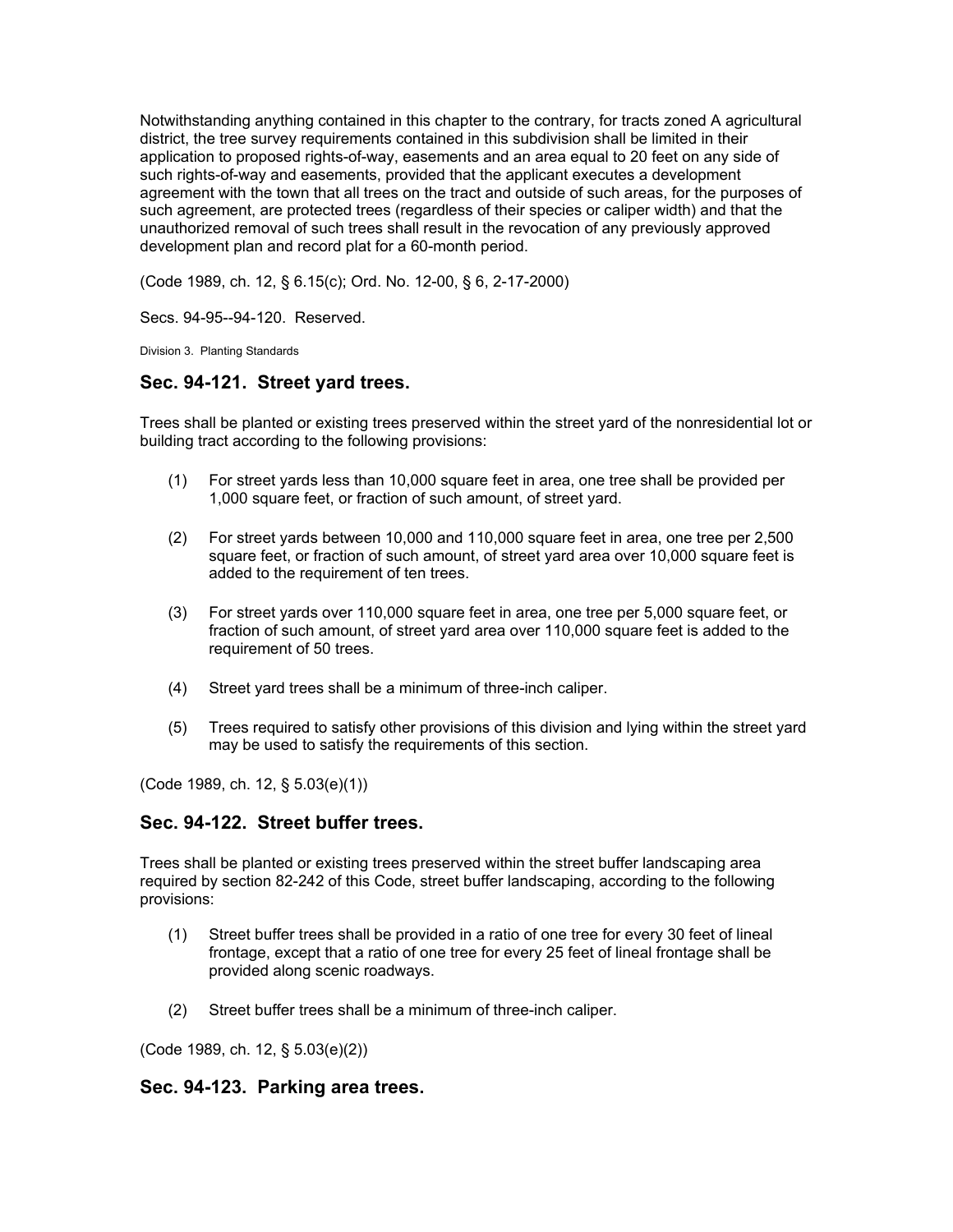Trees shall be planted or existing trees preserved within off-street parking areas according to the following provisions:

- (1) One tree shall be provided for each ten parking spaces provided on the site; provided, however, that churches and/or schools shall be required to provide one tree for each 20 parking spaces provided on the site.
- (2) Parking area trees shall be minimum of three-inch caliper, except as provided in subsection (4) of this section.
- (3) All parking spaces shall be located within 50 feet of a tree that is located within the same parking area, measured from the trunk of the tree; provided, however, that for churches and/or schools, all parking spaces shall be located within 100 feet of a tree that is located within the same parking area, measured from the trunk of the tree.
- (4) A maximum of 30 percent of the trees used to satisfy the requirements of this subsection (3) may come from section 94-242(d), approved median and right-of-way planting list.

(Code 1989, ch. 12, § 5.03(e)(3))

## **Sec. 94-124. Median and right-of-way trees.**

Trees may be planted in medians and rights-of-way only with the approval of the town, provided that such trees are selected from section 94-242(d), approved median and right-of-way planting list.

(Code 1989, ch. 12, § 5.03(e)(4))

### **Sec. 94-125. Residential lots.**

The following tree planting requirements shall be satisfied prior to the issuance of a certificate of occupancy for a single-family, duplex or multifamily use:

- (1) A minimum of three trees, with a minimum caliper width of 2 1/2 inches to three inches, and at least six feet in height, shall be provided on each single-family and duplex lot prior to the issuance of a certificate of occupancy. At least one of the required trees shall be located within the front yard area of the lot.
- (2) A minimum of one tree, with a minimum caliper width of 2 1/2 inches to three inches, shall be provided for each 3,000 square feet of gross lot area on each multifamily lot prior to the issuance of a certificate of occupancy. At least 50 percent of the required trees shall be located within either the front or side yard area of the lot.
- (3) From July 1 until September 1 of each year, only container grown trees shall be used to satisfy the requirements of this section. The builder/developer shall certify that such trees are container grown.
- (4) Homeowners desiring to plant trees of a caliper width in excess of two times the requirements of this division may, from July 1 until September 1 of each year, file a town approved affidavit with the director of community development to this effect. Such trees shall be planted by March 1 of the following year in which the affidavit was filed. Failure to comply with the requirements of this division shall be considered a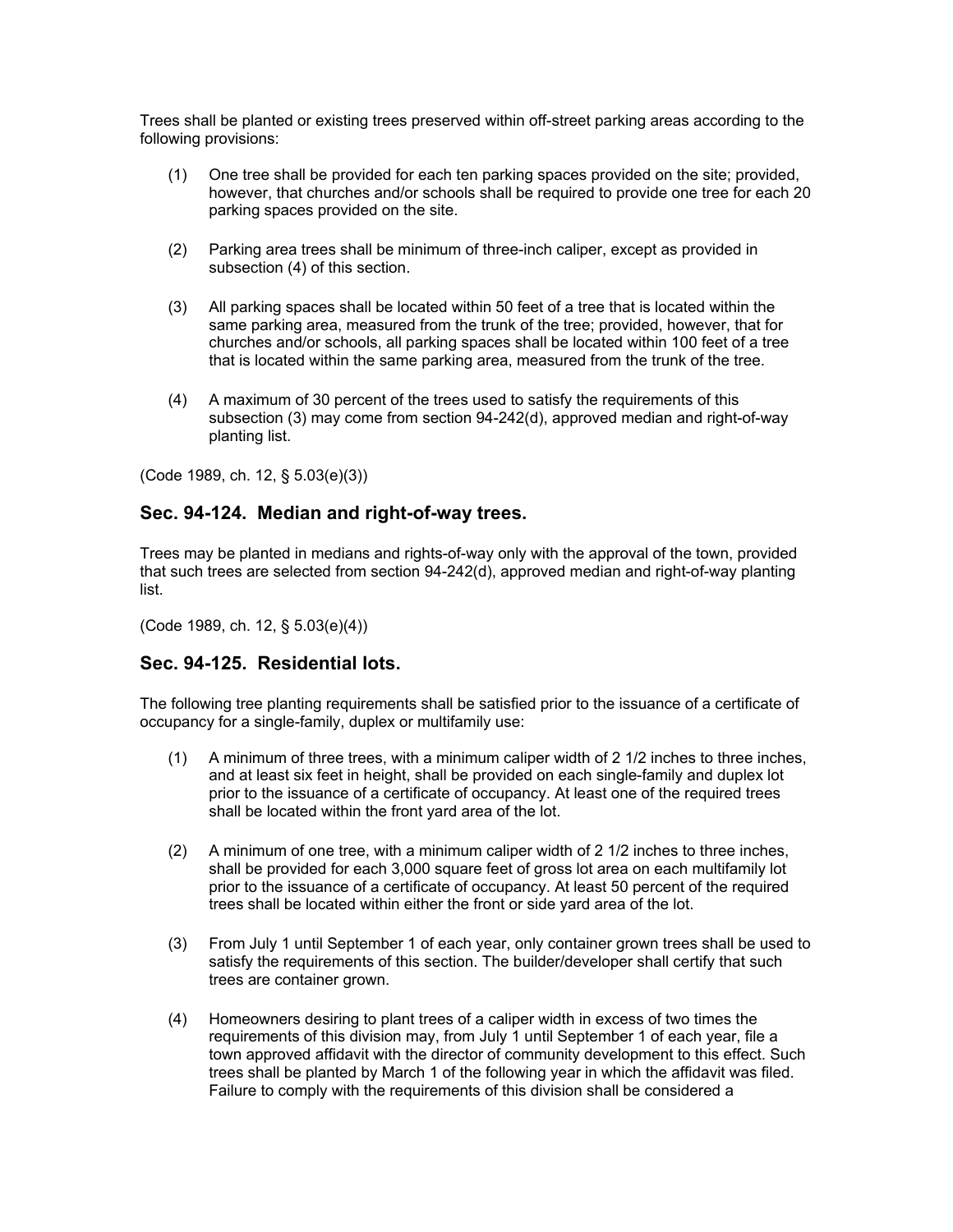misdemeanor, punishable as such by a fine in accordance with section 1-13 of this Code.

(Code 1989, ch. 12, § 5.03(e)(5))

## **Sec. 94-126. Tree species.**

Unless specified otherwise, only those tree species included in section 94-242(c), approved tree planting and replacement list, shall satisfy the tree planting requirements of this division.

(Code 1989, ch. 12, § 5.03(e)(6))

#### **Sec. 94-127. Measurement of trees.**

Unless specified otherwise, tree caliper shall be measured at a height of 12 inches above the ground; provided, however, that for trees with a trunk diameter of less than four inches at a height of 12 inches, tree caliper shall be measured at a height of six inches above the ground. Multitrunk trees shall be measured with the largest trunk at full caliper added to onehalf of the remaining trunks at caliper.

(Code 1989, ch. 12, § 5.03(e)(7))

### **Sec. 94-128. Credit for large trees.**

(a) Trees that are newly planted or already established and growing shall be counted for credit against the requirements of section 82-241 of this Code, street yard landscaping and section 82-243 of this Code, parking area landscaping, as follows, provided that they are located within the street yard and/or parking area:

| 12 inches or greater diameter: | 2.000 square feet |
|--------------------------------|-------------------|
| 6 inches or greater diameter:  | .000 square feet  |

No credit shall be allowed or given if grade alterations surrounding the established tree are detrimental to the survival of the tree. It shall be incumbent upon the developer to demonstrate the site development follows recommended procedures to guarantee survival of established trees. If existing trees are to be retained in a parking lot area, sufficient ground (the drip line) shall be left ungraded around each tree to allow for the survival of the tree. Special consideration shall be given to the preservation of large oak, elm, pecan and hickory trees. Preservation of trees shall be in conformance with division 4 of this article, tree preservation.

(b) Existing trees that have either been preserved or replanted and meet the minimum standards of the following tree credit schedule may be substituted or credited against the requirements of this division, tree planting standards as follows. Fractional measurements shall be rounded to the nearest whole number. Caliper width shall be measured at a point four feet above natural grade level.

#### TREE CREDIT SCHEDULE

| Caliper Size (Diameter) | Tree<br>Credits |
|-------------------------|-----------------|
| Less than 3 inches      | u               |
| 3-6 inches              |                 |
| 7--10 inches            |                 |
| 11--14 inches           | u               |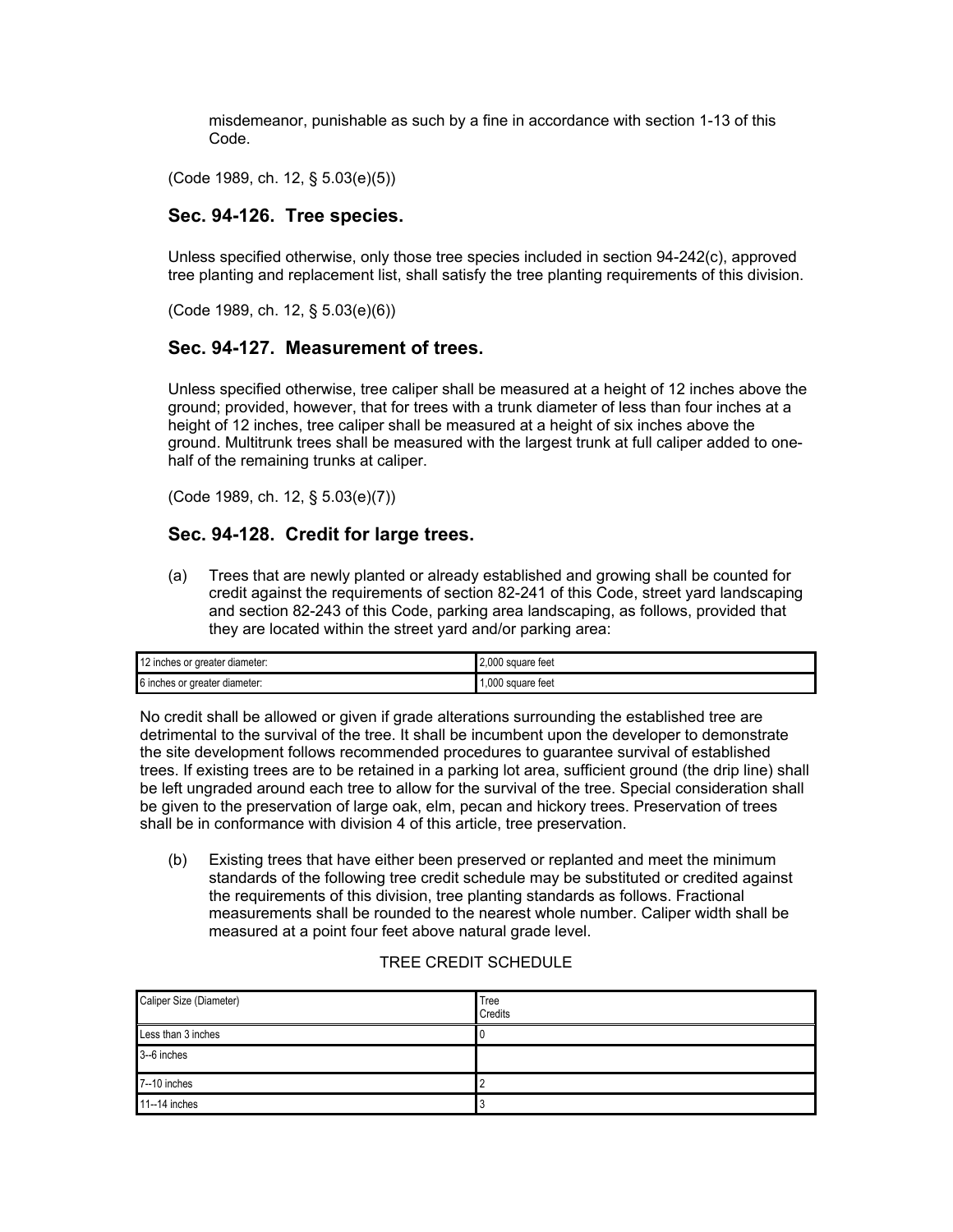| 15--20 inches          |  |
|------------------------|--|
| 21--26 inches          |  |
| 27--32 inches          |  |
| Greater than 32 inches |  |

However, no tree credits shall be allowed or permitted for trees that are dead, dying, diseased or infested with harmful insects; trees which have not been adequately protected using required tree protection measures, as defined in division 4 of this article, tree preservation, or which are otherwise likely to die; trees that are not included on the protected tree list; or trees that are located within recreational tracts, golf courses or similar subareas of planned developments which are not intended to be developed for either residential or nonresidential uses.

(Code 1989, ch. 12, § 5.03(e)(8))

Secs. 94-129--94-150. Reserved.

Division 4. Preservation Subdivision I. In General

### **Sec. 94-151. Purpose of division.**

The terms and provisions of this division are intended to accomplish the following public purposes:

- (1) Establish rules and regulations governing the protection and preservation of native or established trees within the town.
- (2) Encourage the protection of healthy trees and provide for the replacement and/or replanting of trees that are necessarily removed during construction, development or redevelopment.
- (3) Provide for the preservation and protection of larger native or established trees, which provide a valuable amenity to the urban environment and which, once destroyed, can only be replaced after generations, if at all.
- (4) Provide for shade, windbreaks and the cooling of air; thereby, reducing the requirements for air conditioning and heating and the utilization of scarce energy sources.
- (5) Provide for open space and more efficient drainage of land; thereby, reducing the effects of soil erosion and the need for additional drainage facilities.
- (6) Prevent the clear-cutting of land.
- (7) Preserve the country atmosphere and natural environment that define the community character of the town and make it a unique and desirable community.
- (8) Mitigate the ill effects of rapid and intense urbanization.

(Code 1989, ch. 12, § 5.08(a); Ord. No. 12-00, § 2, 2-17-2000)

#### **Sec. 94-152. Intent of division.**

The removal or replanting of any protected trees (specifically, protected, specimen, majestic or historic trees, as defined in this division) requires a tree removal permit or a tree replanting permit, as the case may be, in accordance with the terms and provisions of this division. The terms and provisions of this division allow trees located within necessary public rights-of-way, easements and the buildable area of a building lot or site where the lot or site is less than one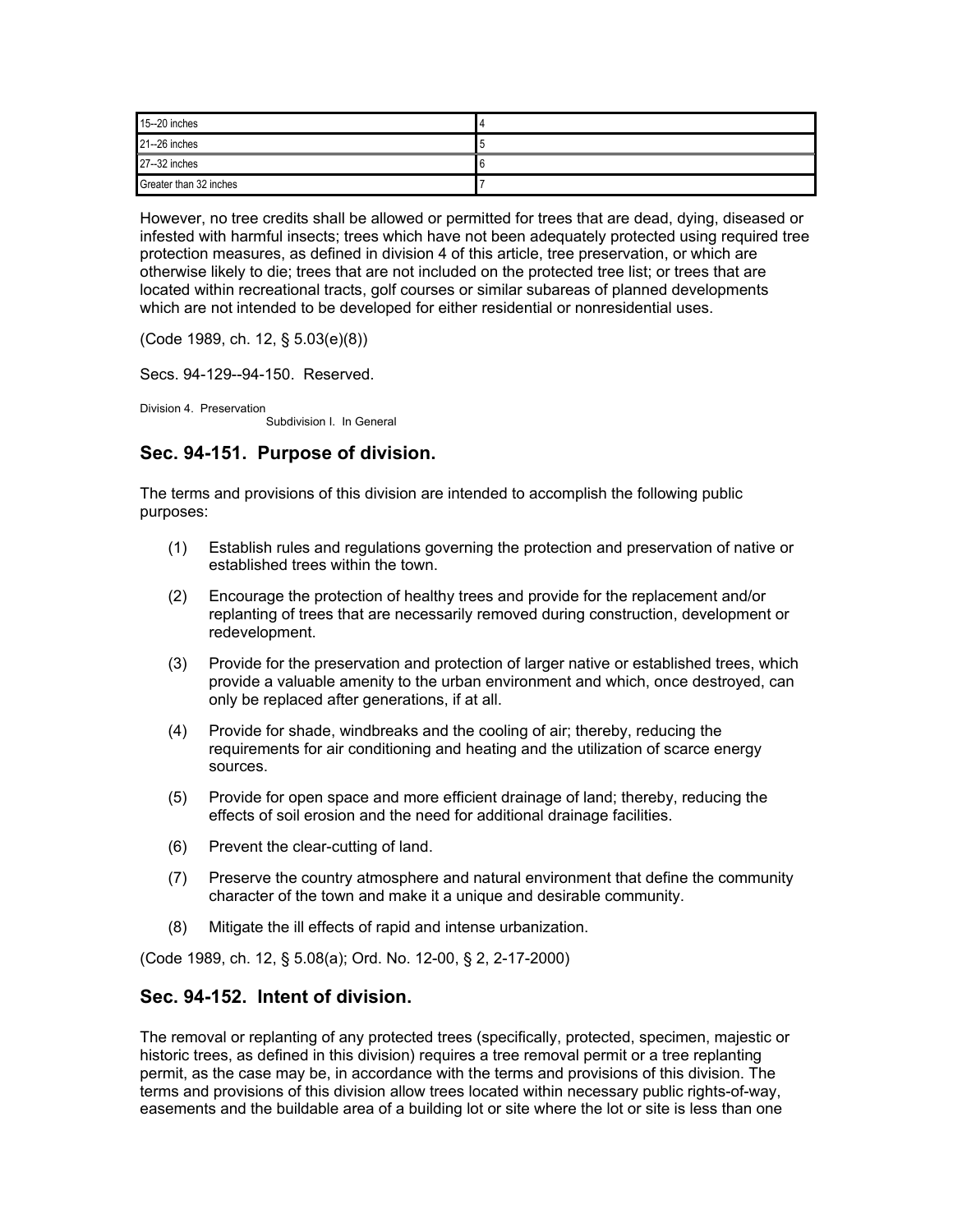acre in size to be removed without a tree removal permit and prior to the issuance of a building permit. It is provided, however, that where a building lot or site is one acre in size or larger, then no protected, specimen, majestic or historic trees shall be removed from the buildable area of the lot or site before the issuance of a building permit relating to the lot or site.

(Code 1989, ch. 12, § 5.08(b); Ord. No. 12-00, § 2, 2-17-2000)

## **Sec. 94-153. Applicability of division provisions.**

The terms and provisions of this division shall apply to real property within the town's corporate limits and extraterritorial jurisdiction as follows:

- (1) All real property upon which any protected, specimen, majestic or historic tree is located, excluding developed single-family and two-family residential property.
- (2) All vacant and undeveloped real property.
- (3) All real property to be subdivided or resubdivided, including record plats and replats.
- (4) The yard areas of all developed property, excluding developed single-family and twofamily residential property. It is provided, however, that where a building lot or site is one acre or larger in size, then no protected, specimen, majestic or historic trees shall be removed from the buildable area of the lot or site before the issuance of a building permit relating to the lot or site.

(Code 1989, ch. 12, § 5.08(c); Ord. No. 12-00, § 2, 2-17-2000)

## **Sec. 94-154. Exceptions.**

The following exceptions from the terms and provisions of this division are hereby authorized and granted:

- (1) If any protected, specimen, majestic or historic tree shall be determined to be in a hazardous or dangerous condition so as to endanger the public health, welfare or safety, and require immediate removal without delay, authorization for removal may be given by the town manager, upon recommendation of the tree preservation and enforcement officer or authorized designee, and such protected, specimen, majestic or historic tree may then be removed without obtaining a written permit as required in this article.
- (2) During the period of an emergency, such as a tornado, storm, flood or other act of God, the requirements of this division may be waived as may be deemed necessary by the town council.
- (3) All licensed plant or tree nurseries shall be exempt from the terms and provisions of this division only in relation to those trees planted and growing on the premises of such licensee, that are so planted and growing, for the sale or intended sale to the general public in the ordinary course of such licensed business.
- (4) Utility companies franchised or otherwise authorized to provide utility service may remove protected, specimen, majestic or historic trees that endanger public safety and welfare by interfering with utility service, except that where such trees are on owneroccupied properties developed for single-family or duplex use, removal of such trees shall be at the option of the property owners.
- (5) The mowing, clearing and grubbing of brush located within or under the drip lines of protected, specimen, majestic or historic trees shall be allowed, provided that such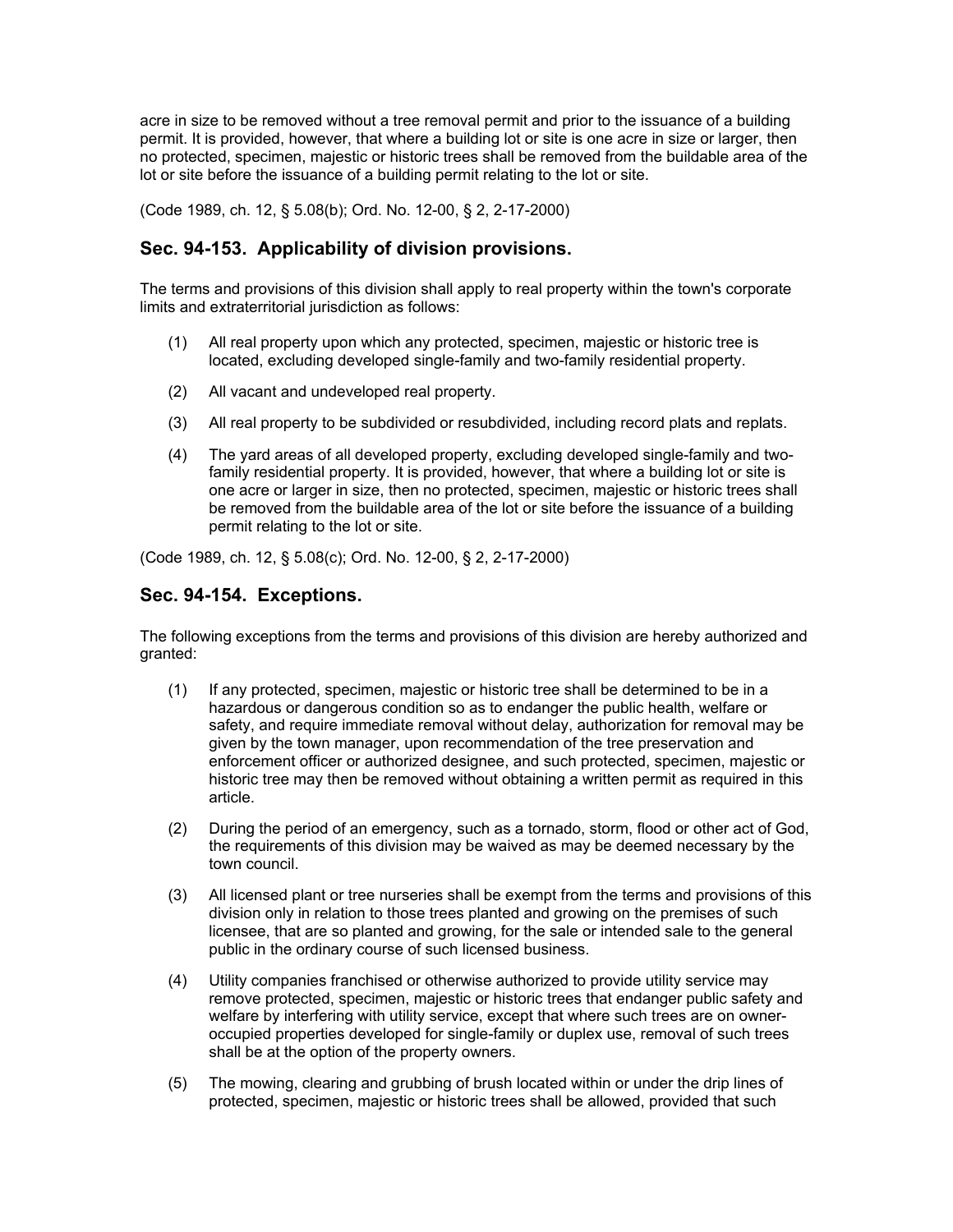mowing, clearing or grubbing is accomplished by hand or by mowers. The use of bulldozers, loaders or other construction or earth moving equipment for this purpose shall not be allowed.

- (6) For recreational property or uses, such as golf courses and baseball, soccer, football or similar athletic facilities, and public works projects such as water or wastewater treatment plants, pump stations, storage tanks, and public streets and drainage improvements, the buildable area of the property shall include that portion of the property necessary for the construction of such recreational and public works improvements, including sufficient adjacent area, to allow the normal operation of construction equipment.
- (7) The terms and provisions of this division shall not apply to a lot of record, a deed for which was recorded in the office of the county clerk prior to January 9, 1975, or to any development, subdivision or resubdivision for which a record plat has been approved by the town council and filed in the plat records of the county prior to February 1, 1993.
- (8) All easements and rights-of-way included on a record plat approved by the town and filed in the plat records of the county.
- (9) All property zoned for nonresidential use and included within the Lakeside Business District, the Denton Creek District and all specific plan areas as defined in the town's comprehensive plan relative only to the requirements of replacement trees and or cash equivalents for the removal of protected, specimen, majestic and/or historic trees pursuant to a tree removal permit granted by the town council.

(Code 1989, ch. 12, § 5.08(d); Ord. No. 12-00, § 2, 2-17-2000)

### **Sec. 94-155. Informational assistance.**

- (a) In furtherance of the purposes and provisions of this division, the town's tree preservation and enforcement officer or authorized designee shall develop, distribute to persons making application for either tree removal permits or tree replanting permits, and make available to the general public an informational pamphlet identifying appropriate and useful facts, guidelines and how-to information relative to the preservation, protection and replanting of trees.
- (b) The tree preservation and enforcement officer or authorized designee shall also develop, maintain and make available to applicants for tree removal permits or tree replanting permits and to the general public a tree species reference book to provide more detailed information concerning tree care in general and the characteristics, soil and growth requirements and other traits of specific tree species identified on the town's protected tree list and approved tree planting and replacement list.
- (c) A current edition of the Texas Association of Nurserymen Grades and Standards, as applicable to the tree species on the town's protected tree list and approved tree planting and replacement list, shall be maintained by the tree preservation and enforcement officer or his authorized designee and made available to applicants for building permits, tree removal permits or tree replanting permits and to the general public, as only those trees meeting and planted or replanted in accordance with the applicable Texas Association of Nurserymen Grades and Standards shall satisfy the tree planting, replanting and/or replacement standards and requirements contained in this division.

(Code 1989, ch. 12, § 5.08(k); Ord. No. 12-00, § 2, 2-17-2000)

# **Sec. 94-156. Penalty upon failure to comply with division provisions.**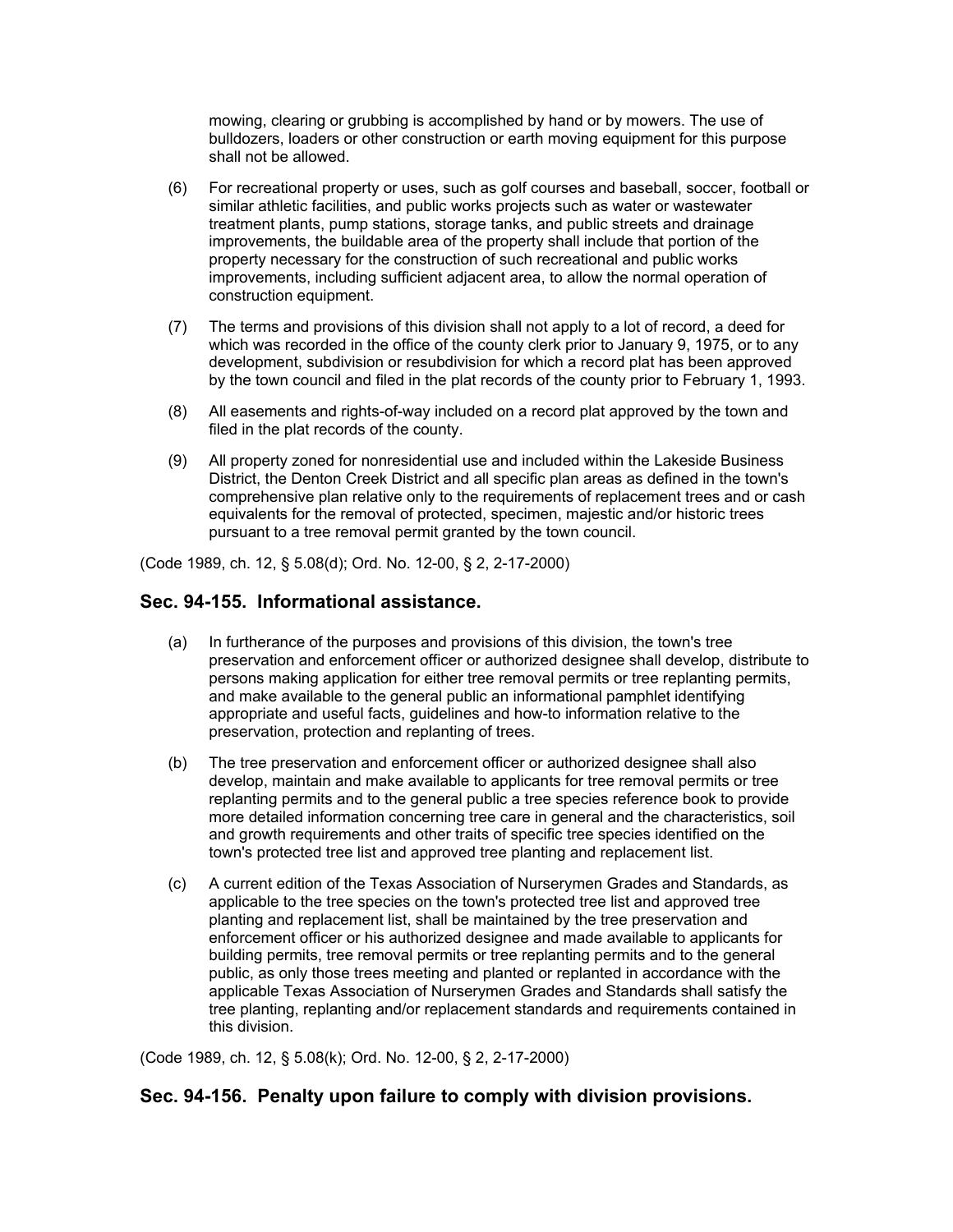- (a) Any person violating or failing to comply with any provision or requirement of this division shall be deemed guilty of a misdemeanor and, upon conviction, shall, without exception, be fined the maximum amount provided in section 1-13 of this Code. A separate offense shall be deemed committed upon each day during or on which each separate violation or failure to comply occurs or continues to occur and shall be punishable as such.
- (b) Notwithstanding the foregoing, any violation by any person of any provision of this division that constitutes an immediate danger or threat to any protected, specimen, majestic or historic tree or to the health, safety and welfare of the public may be enjoined in a suit brought by the town for such purpose.
- (c) In addition to any other remedies or penalties contained in this section, the town may enforce the provisions of this section pursuant to the applicable provisions of V.T.C.A., Local Government Code ch. 54, which chapter provides for the enforcement of municipal ordinances.
- (d) Allegation and evidence of a culpable mental state is not required for the proof of an offense defined by this division.

(Code 1989, ch. 12, § 5.08(j); Ord. No. 12-00, § 2, 2-17-2000)

Secs. 94-157--94-180. Reserved.

Subdivision II. Protected Trees

#### **Sec. 94-181. Designation.**

A protected tree shall be any existing living tree of a species or type listed on the town protected tree list and that has or possesses each of the following characteristics or criteria:

- (1) A single trunk of six inches in caliper width or greater, measured at four feet above natural grade level, and at least 12 feet high; or a multitrunk having a total caliper width of eight inches, measured by combining the caliper width of the largest stem or branch with one-half the caliper width of each additional stem or branch, all measured at four feet above natural grade level; and at least 12 feet high.
- (2) Located outside of a public street, alley, right-of-way, utility easement, drainage easement, fence easement, pedestrian access easement, or other public right-of-way or easement; or the buildable area of a building lot or site, as included on a record plat approved by the town council and filed in the plat records of the county; or the buildable area of a building lot or site, as included on a building permit site plan approved by the town. For the purposes of any development of a building lot or site one acre in area or larger, the term "buildable area" shall mean all that portion of the building lot or site inclusive of the footprint of the building and projected ten feet from the outside of the building footprint. For the purposes of any development of a building lot or site less than one acre in area, "buildable" area shall mean that portion of the building lot or site not within the required front yard, side yard and rear yard areas. For the purposes of issuing building permits, "buildable area" shall also mean those areas on a building lot or site, as shown on the required site plan, necessary for the construction of such other improvements as driveways, parking areas, pools, tennis courts and accessory buildings, including sufficient adjacent area to allow the normal operation of construction equipment.
- (3) Subject to the review and approval of the tree preservation and enforcement officer or authorized designee, a protected tree shall not include any living tree that a registered arborist or landscape architect certifies in writing is injured, dying, diseased or infested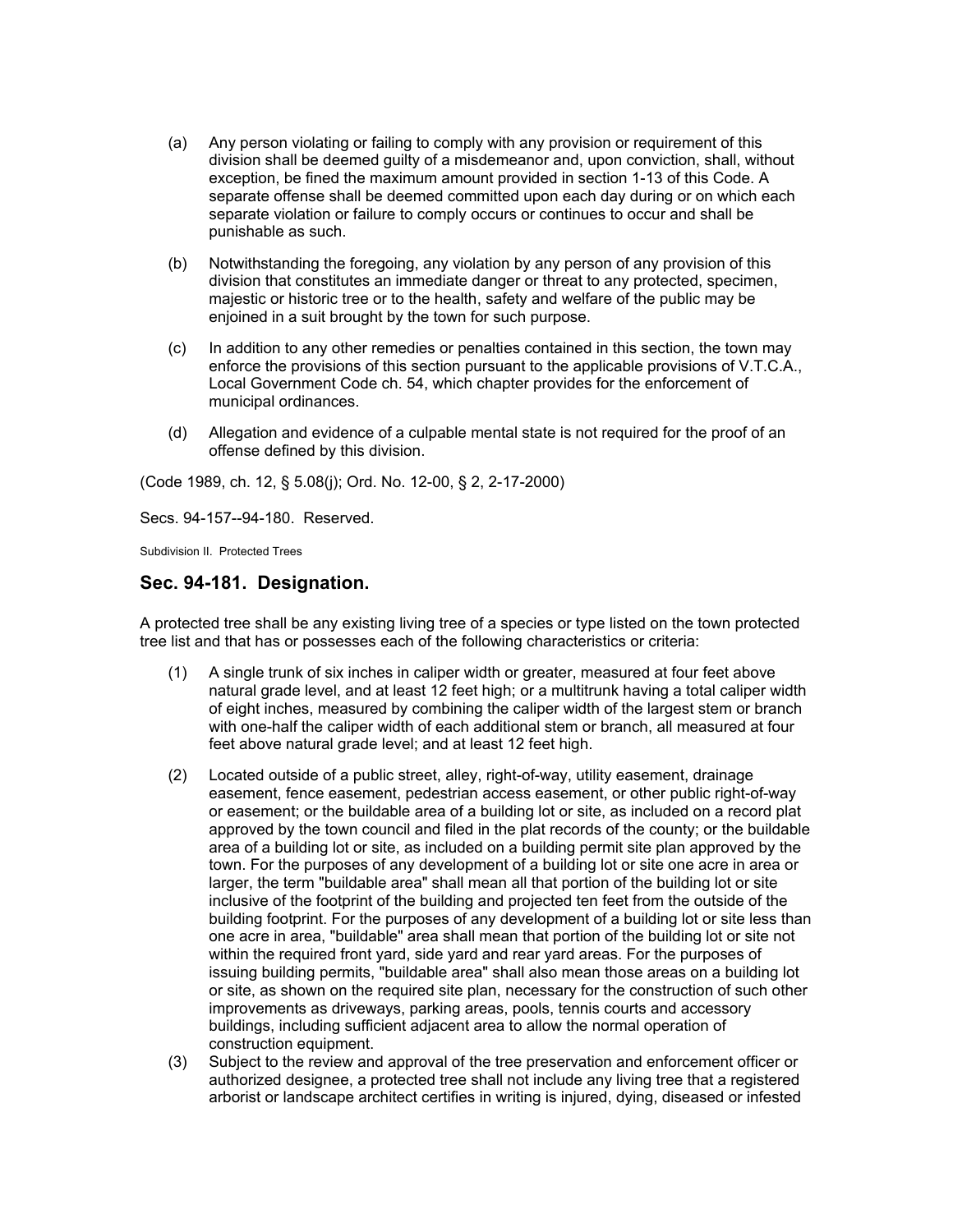with harmful insects; that is in danger of falling, interferes with utility service or creates unsafe vision clearance; in any manner creates a hazardous or dangerous condition so as to endanger the public health, welfare or safety; or that is identified on approved subdivision construction plans as necessary to be removed to comply with EPA stormwater permitting requirements or FHA lot grading plans.

(Code 1989, ch. 12, § 5.08(e)(1); Ord. No. 12-00, § 2, 2-17-2000)

# **Sec. 94-182. Replanting.**

- (a) *Generally.* No person, directly or indirectly, shall replant, relocate, transfer or move from one location to another any protected tree on any real property within the town without first obtaining a tree replanting permit, as provided in section 94-71, tree replanting permits.
- (b) *Standards.* Only those trees meeting and replanted in accordance with the applicable Texas Association of Nurserymen Grades and Standards shall satisfy the tree replanting requirements contained in this subdivision.
- (c) *Penalty for unauthorized replanting.* Any person replanting, relocating, transferring or moving from one location to another any protected trees on any real property within the town, without first obtaining a tree replanting permit, shall be deemed guilty of a misdemeanor and, upon conviction, shall be punished as provided in section 1-13 of this Code.

(Code 1989, ch. 12, § 5.08(e)(2); Ord. No. 12-00, § 2, 2-17-2000)

### **Sec. 94-183. Removal.**

- (a) *Generally.* No person, directly or indirectly, shall cut down, destroy, remove or effectively destroy through damaging, any protected tree on any real property within the town without first obtaining a tree removal permit as provided in section 94-91.
- (b) *Permit required.* Protected trees shall not be removed prior to the issuance of a tree removal permit as provided in division 2 of article II of this chapter. Under no circumstances shall the clear-cutting of protected trees on any real property within the town be allowed prior to the issuance of a tree removal permit for such property.
- (c) *Replacement trees required.* It shall be the responsibility of any person obtaining a tree removal permit for a protected tree to provide replacement with trees having a total caliper width equivalent to 1 1/2 times that of the trees to be removed. Total caliper width for replacement trees shall be measured as follows: For single-trunk trees, the width shall be measured at four feet above ground level. For multitrunk trees, total caliper width shall be calculated by combining the caliper width of the largest stem or branch with one-half of the caliper width of each additional stem or branch, all measured at four feet above ground level. An example: If a six-inch protected tree is removed, then that tree must be replaced by trees with a total caliper width of nine inches. This total caliper width could be satisfied by one nine-inch-caliper replacement tree, or three three-inch caliper width replacement trees, or any other combination providing a total caliper width of nine inches. Such replacement trees shall be container-grown and have a minimum caliper width of 2 1/2 inches to three inches, measured at six inches above ground level. Alternatively, container-grown replacement trees may have a minimum caliper width of four inches measured at 12 inches above ground level. In any event, replacement trees shall have a minimum height of at least six feet, and shall be planted in locations approved by the tree preservation and enforcement officer or his authorized designee. At the discretion of the tree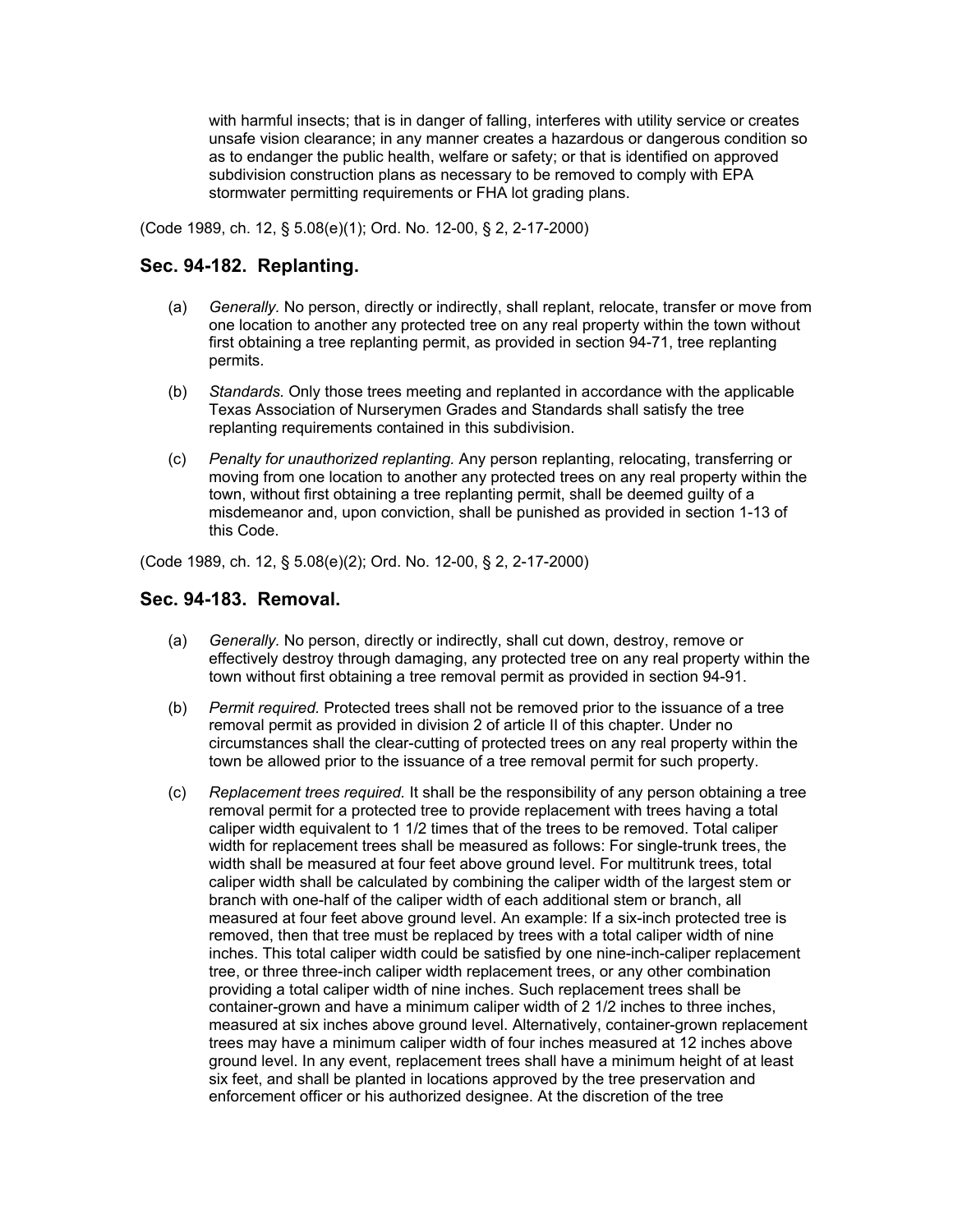preservation and enforcement officer or authorized designee, money may be paid to the town instead of providing the replacement trees required by this subdivision. Any such payments shall be deposited in a special account or fund and used by the town to provide and/or support supplemental landscape plantings in public areas of the town and/or to support the administration and enforcement of the town's tree preservation regulations. A per-caliper-inch cash value for replacement trees shall be set annually by the town council after review and recommendation by the tree board. The tree preservation and enforcement officer or authorized designee shall maintain a record of the current per-caliper-inch cash value of replacement trees.

- (d) *Penalties for unauthorized removal.* If any protected trees are removed from any real property without a tree removal permit, or if a protected tree is injured because of failure to follow required tree protection measures such that the tree dies or may reasonably be expected to die, the town shall have the authority to enact one or more of the following administrative and civil penalties on the developer and/or owner of the property:
	- (1) A monetary penalty of \$250.00 per-caliper-inch of width of the protected trees removed, payable to the town. Funds paid to the town as tree removal penalties shall be deposited in a special account or fund and used by the town to provide and/or support supplemental landscape plantings in public areas of the town, and/or to support the administration and enforcement of the town's tree preservation regulations.
	- (2) Replacement with new trees having a total tree caliper widthequivalent to five times that of the removed trees. Such replacement trees shall be container-grown and have a minimum caliper width of 2 1/2 inches to three inches, measured at six inches above ground level. Alternatively, container-grown replacement trees may have a minimum caliper width of four inches measured at 12 inches above ground level. In any event, replacement trees shall have a minimum height of at least six feet, and shall be planted in locations as approved by the tree preservation and enforcement officer or authorized designee.

(Code 1989, ch. 12, § 5.08(e)(3); Ord. No. 12-00, § 2, 2-17-2000)

Secs. 94-184--94-200. Reserved.

Subdivision III. Specimen Trees

# **Sec. 94-201. Designation of specimen trees.**

Specimen trees shall be designated according to the following provisions:

(1) Except as specified in this section, any tree listed on the town's protected tree list and within 50 percent of the caliper width or circumference measured at four feet above ground level of the same such tree as listed in the most current edition of the Big Tree Registry, as amended, published by the Texas Forest Service, shall be considered a specimen tree. A copy of such registry shall be available for review in the office of the tree preservation and enforcement officer. A listing and map of all designated specimen trees shall be maintained and updated by the tree preservation and enforcement officer or authorized designee and made available to the public upon request. In addition to the provisions of this subsection, a specimen tree shall be any other tree that has been designated by the town council, upon recommendation by the treeboard, after public hearing and due notice to the owner of the tree, to be of high value because of its type,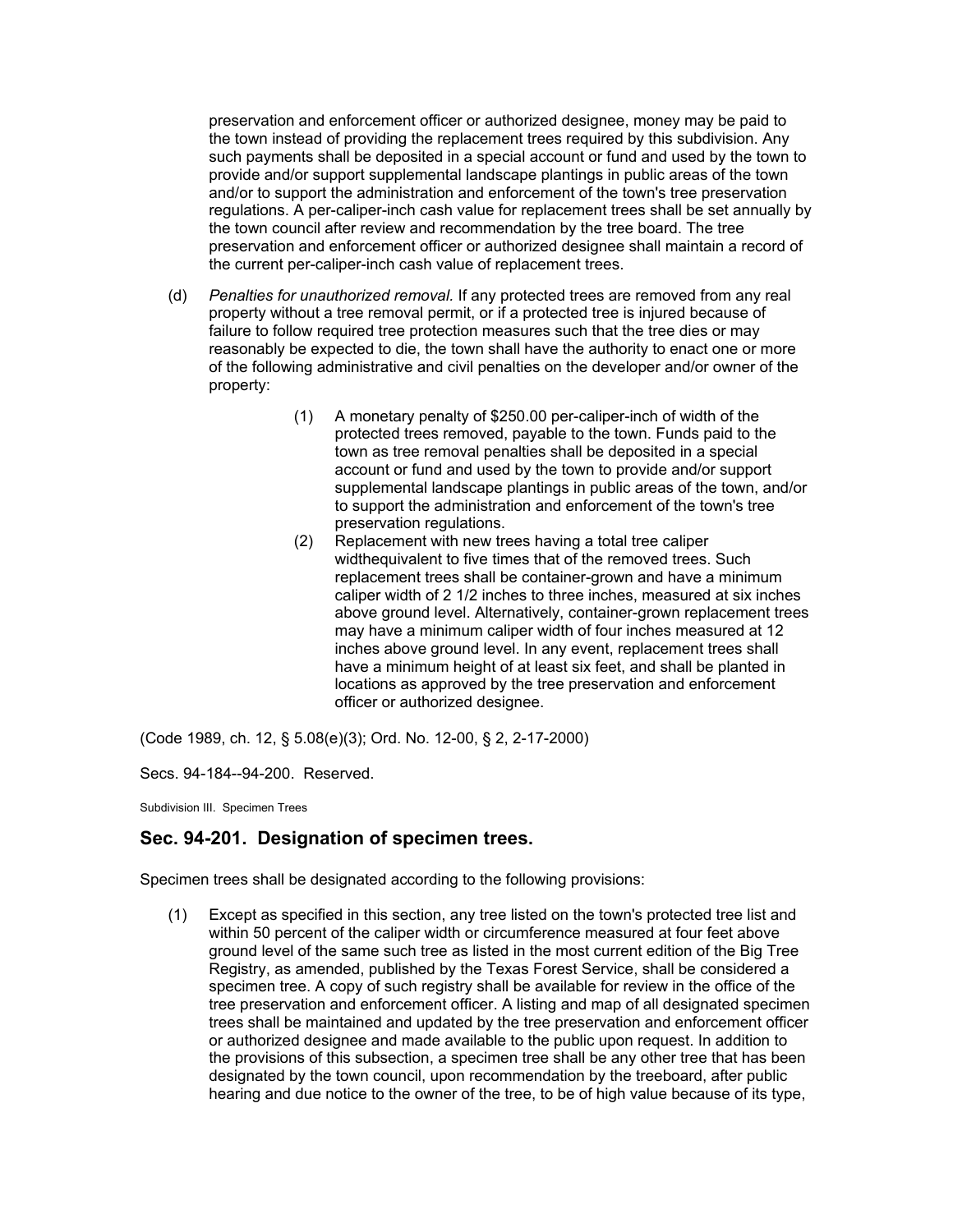size, age or other relevant criteria. Notwithstanding the foregoing, it has been determined that specific trees as indicated in this subsection shall be considered specimen trees in accordance with the following schedule:

| Tree type                                                           | Percent of Big Tree Registry |
|---------------------------------------------------------------------|------------------------------|
| Any tree not listed on the protected tree list in section 94-242(b) | 75 percent                   |

(Code 1989, ch. 12, § 5.08(f)(1); Ord. No. 12-00, § 2, 2-17-2000)

## **Sec. 94-202. Removal.**

- (a) *Generally.* No person, directly or indirectly, shall cut down, destroy, remove or effectively destroy through damaging, any specimen tree on any real property within the town without first obtaining a tree removal permit as provided in section 94-91, tree removal permits.
- (b) *Permit required.* Specimen trees shall not be removed prior to the issuance of a tree removal permit. Under no circumstances shall the clear-cutting of specimen trees on any real property within the town be allowed prior to the issuance of a tree removal permit for such trees.
- (c) *Replacement trees required.* It shall be the responsibility of any person obtaining a tree removal permit for a specimen tree to provide replacement with trees having a total caliper width equivalent to two times that of the trees to be removed. Total caliper width for replacement trees shall be calculated in the manner described in section 94-183(c). Such replacement trees shall be container-grown and have a minimum caliper width of 2 1/2 inches to three inches, measured at six inches above ground level. Alternatively, container-grown replacement trees may have a minimum caliper width of four inches measured at 12 inches above ground level. In any event, replacement trees shall have a minimum height of at least six feet, and shall be planted in a location approved by the tree preservation and enforcement officer or authorized designee. At the discretion of the tree preservation and enforcement officer or authorized designee, money may be paid to the town instead of providing replacement trees required by this division. Any such payments shall be deposited in a special account or fund and used by the town to provide and/or support supplemental landscape plantings in public areas of the town and/or to support the administration and enforcement of the town's tree preservation regulations. A per-caliper-inch cash value for replacement trees shall be set annually in accordance with section 94-183(c).
- (d) *Penalties for unauthorized removal.* If any specimen trees are removed from any real property, or if a specimen tree is injured because of failure to follow required tree protection measures such that the tree dies or may reasonably be expected to die, the town shall have the authority to enact one or more of the following administrative and civil penalties on the developer and/or owner of the property:
	- (1) A monetary penalty of \$500.00 per-caliper-inch of width of the specimen trees removed, payable to the town. Funds paid to the town as tree removal penalties shall be deposited in a special account or fund and used by the town to provide and/or support supplemental landscape plantings in public areas of the town and/or to support the administration and enforcement of the town's preservation regulations.
	- (2) Replacement with trees having a total tree caliper width equivalent to ten times that of the removed trees. Such replacement trees shall be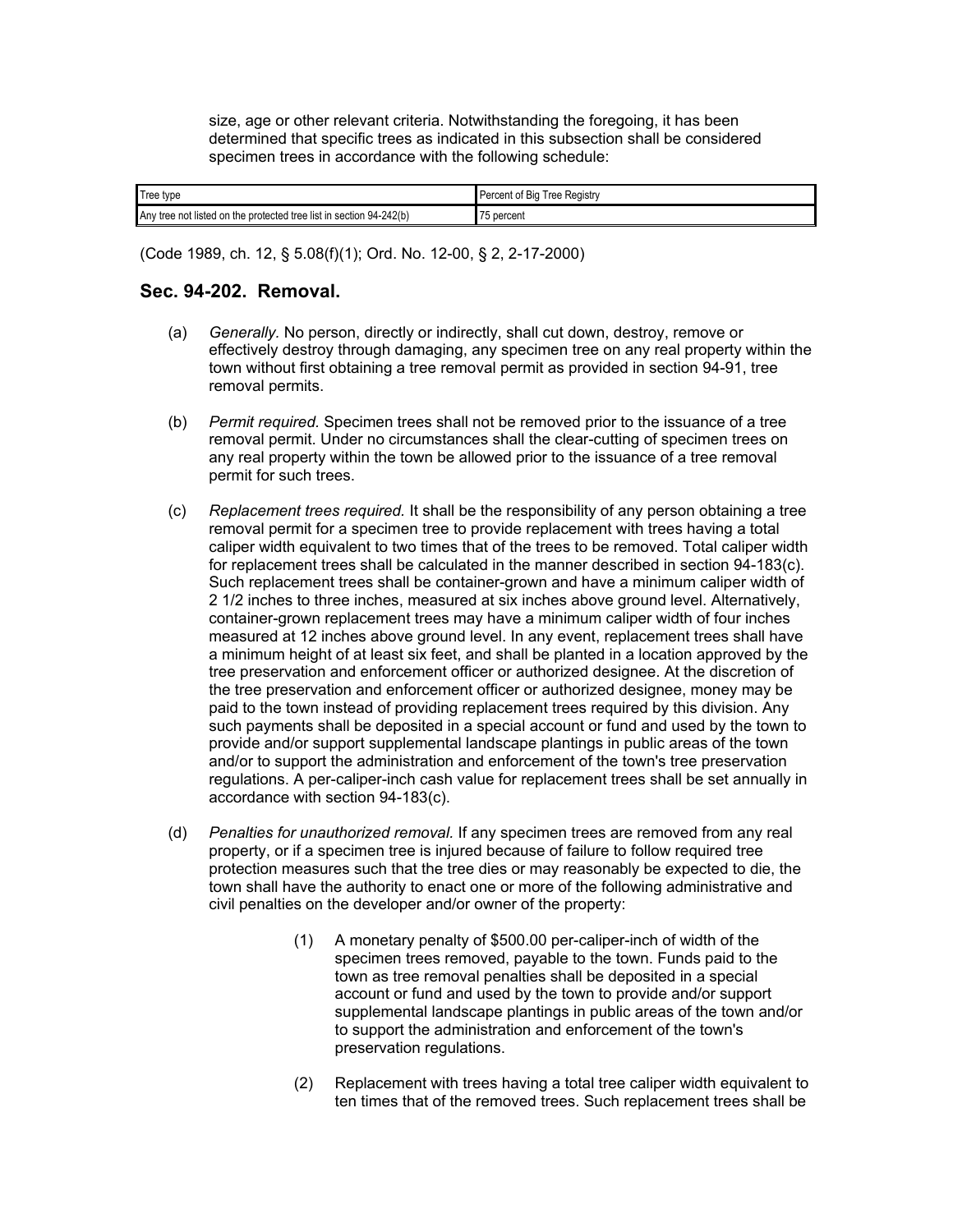container-grown and have a minimum caliper width of 2 1/2 inches to three inches, measured at six inches above ground level. Alternatively, container-grown replacement trees may have a minimum caliper width of four inches measured at 12 inches above ground level. In any event, replacement trees shall have a minimum height of at least six feet, and shall be planted in locations approved by the tree preservation and enforcement officer or authorized designee.

(Code 1989, ch. 12, § 5.08(f)(2); Ord. No. 12-00, § 2, 2-17-2000)

Secs. 94-203--94-220. Reserved.

Subdivision IV. Majestic or Historic Trees

## **Sec. 94-221. Designation.**

Majestic or historic trees shall be designated according to the following provisions:

- (1) *Majestic trees.* Any tree listed on the town's protected tree list and within 75 percent of the caliper width or circumference measured at four feet above ground level of the same such tree as listed in the most current edition of the Big Tree Registry, as amended, published by the Texas Forest Service, shall be considered a majestic tree. A copy of such registry shall be available for review in the office of community development. A listing and map of all designated majestic trees shall be maintained and updated by the director of community development or authorized designee and made available to the public upon request. In addition to the above, a majestic tree shall be any other tree that has been designated by the town council, upon recommendation by the tree board, after public hearing and due notice to the owner of the tree, to be of high value because of its type, size, age or other relevant criteria.
- (2) *Historic tree.* Upon recommendation by the tree board, a historic tree shall be any tree that has been designated by the town council, after public hearing and due notice to the owner of the tree, as a tree of notable historical interest and value to the town because of its location or historical association with the community. A listing and map of all designated historic trees shall be maintained and updated by the tree preservation and enforcement officer or authorized designee and made available to the public upon request.

(Code 1989, ch. 12, § 5.08(g)(1); Ord. No. 12-00, § 2, 2-17-2000)

### **Sec. 94-222. Removal.**

- (a) *Generally.* No person, directly or indirectly, shall cut down, destroy, remove or effectively destroy through damaging, any majestic or historic tree on any real property within the town without first obtaining a tree removal permit as provided in section 94- 91.
- (b) *Permit required.* Majestic or historic trees shall not be removed prior to the issuance of a tree removal permit. Under no circumstances shall the clear-cutting of majestic or historic trees on any real property within the town be allowed prior to the issuance of a tree removal permit for such property.
- (c) *Replacement trees required.* It shall be the responsibility of any person obtaining a tree removal permit for a protected tree to provide replacement with trees having a total caliper width equivalent to 2 1/2 times that of the trees to be removed. Total caliper width for replacement trees shall be calculated in the manner described in section 94-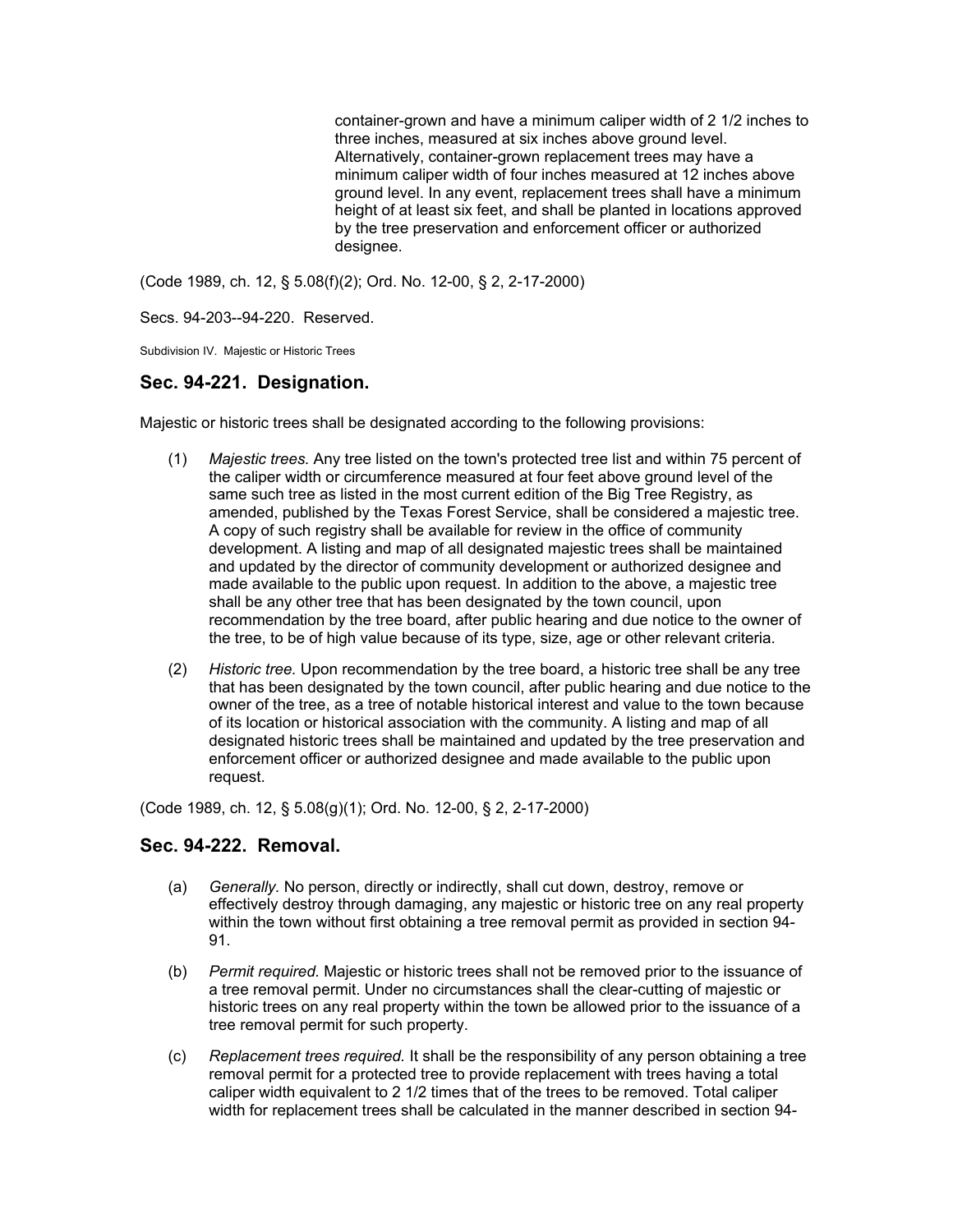183(c). Such replacement trees shall be container-grown and have a minimum caliper width of 2 1/2 inches to three inches, measured at six inches above ground level. Alternatively, container-grown replacement trees may have a minimum caliper width of four inches measured at 12 inches above ground level. In any event, replacement trees shall have a minimum height of at least six feet, and shall be planted in locations as approved by the tree preservation and enforcement officer or authorized designee. At the discretion of the tree preservation and enforcement officer or authorized designee, money may be paid to the town instead of providing replacement trees required by this subdivision. Any such payments shall be deposited in a special account or fund and used by the town to provide and/or support supplemental landscape plantings in public areas of the town and/or to support the administration and enforcement of the town's tree preservation regulations. A per-caliper-inch cash value for replacement trees shall be set annually in accordance with section 94-183(c).

- (d) *Penalties for unauthorized removal.* If any majestic or historic trees are removed from any real property, or if a protected tree is injured because of failure to follow required tree protection measures such that the tree dies or may reasonably be expected to die, the town shall have the authority to enact one or more of the following administrative and civil penalties on the developer and/or owner of the property:
	- (1) A monetary penalty of \$750.00 per caliper inch of width of the majestic or historic trees removed, payable to the town. Funds paid to the town as tree removal penalties shall be deposited in a special account or fund and used by the town to provide and/or support supplemental landscape plantings in public areas of the town.
	- (2) Replacement with trees having a total tree caliper width equivalent to 15 times that of the removed trees. Such replacement trees shall be container-grown and have a minimum caliper width of 2 1/2 inches to three inches, measured at six inches above ground level. Alternatively, container-grown replacement trees may have a minimum caliper width of four inches measured at 12 inches above ground level. In any event, replacement trees shall have a minimum height of at least six feet, and shall be planted in locations approved by the tree preservation and enforcement officer or authorized designee.

(Code 1989, ch. 12, § 5.08(g)(2); Ord. No. 12-00, § 2, 2-17-2000)

Secs. 94-223--94-240. Reserved.

Subdivision V. Tree Protection Standards Generally

#### **Sec. 94-241. Enumeration.**

The following tree protection measures shall be required:

(1) Prior to construction or land development, the developer shall install four-foot-high plastic (or equivalent) safety fencing around the drip line of protected trees and six-foothigh chain-link fencing around the drip line of specimen, majestic and historic trees. Prior to and during construction or land development, all protected trees within 30 feet of a public right-of-way, public easement or buildable lot area, as included on the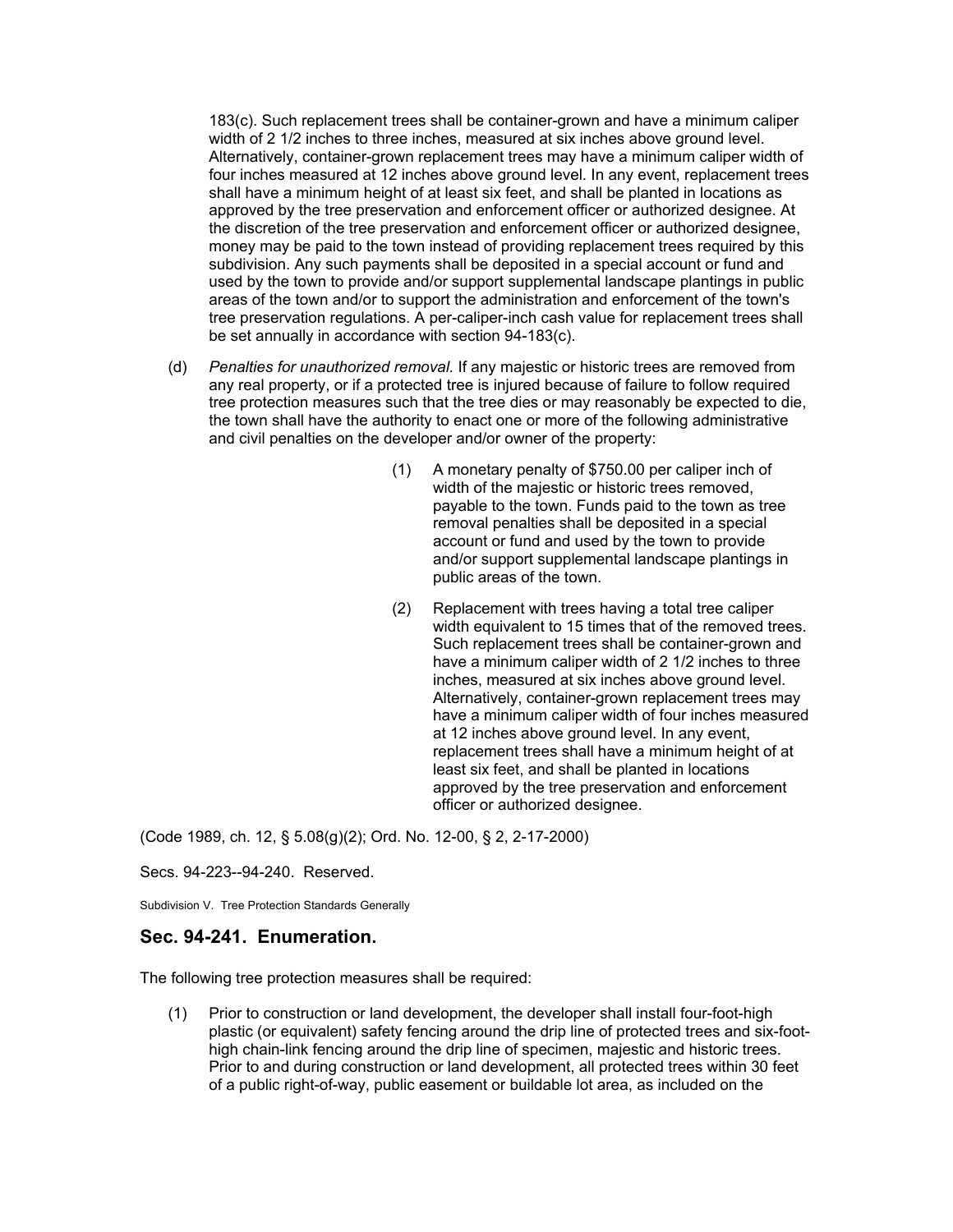applicable approved and filed record plat, shall be marked with three-inch-wide red ribbon or tape.

- (2) Prior to construction or land development, the developer shall establish designated parking areas for the parking and maintenance of all vehicles, trailers, construction equipment and related items and designated stockpile areas for the storage of construction supplies and materials during construction of the subdivision. The location and dimensions of such designated areas shall be clearly identified on both subdivision construction and site plans and shall be approved by the tree preservation and enforcement officer or authorized designee prior to construction or land development of the subdivision. Such designated areas shall be completely fenced with chain-link fencing and gates for safety purposes and to separate protected, specimen, majestic or historic trees from the construction area and related construction activity. With the approval of the tree preservation and enforcement officer or authorized designee, the designated parking and stockpile areas may be combined into one fenced area, provided that the preservation of protected trees is not adversely affected or jeopardized. Supplies and pipe and other items that are customarily unloaded where installed shall not be required to be stored within the designated stockpile areas. Sites approved for temporary batching plant permits shall be fenced and gated in the same manner as designated parking and stockpile areas. Temporary batching plant permits shall also be required for the operation of all batching plants, pursuant to the regulations of this chapter.
- (3) During construction, the developer shall prohibit the cleaning of equipment or materials and/or the disposal of any waste material, including, but not limited to, paint, oil, solvents, asphalt, concrete, mortar, etc., under the canopy or drip line of any protected, specimen, majestic or historic tree or group thereof.
- (4) No attachments or wires of any kind, other than those of a protective nature, shall be attached to any protected tree.
- (5) With major grade changes of six inches or greater, a retaining wall or tree well of rock, brick, landscape timbers or other approved materials shall be constructed around the tree no closer than the drip line of the tree. The top of the retaining wall or tree well shall be constructed at the new grade.
- (6) Unless otherwise approved by the town, no construction or construction-related activity shall occur under the canopy or drip line of any protected, specimen, majestic or historic tree or group thereof. Furthermore, if a foundation, street or alley pavement, utility line, on-site sewer facility, pool, tennis court, patio, sidewalk, drive or parking lot must be constructed within the drip line of a protected tree, it shall be constructed no closer than five feet from the trunk of such protected tree; provided further that the portion of any driveway or parking lot constructed within the drip line of any protected, specimen, majestic or historic tree or group thereof shall be constructed of pave-stone or other permeable materials approved by the tree preservation and enforcement officer or authorized designee.
- (7) Any trees removed during land development, construction or construction-related activities shall be chipped or hauled off-site. Burning of removed trees is prohibited.

(Code 1989, ch. 12, § 5.08(h); Ord. No. 12-00, § 2, 2-17-2000)

#### **Sec. 94-242. Approved tree lists.**

(a) *Generally.* The tree species lists contained in this section have been developed and will be periodically updated by the town's tree board and shall be maintained and distributed to the public by the tree preservation and enforcement officer or authorized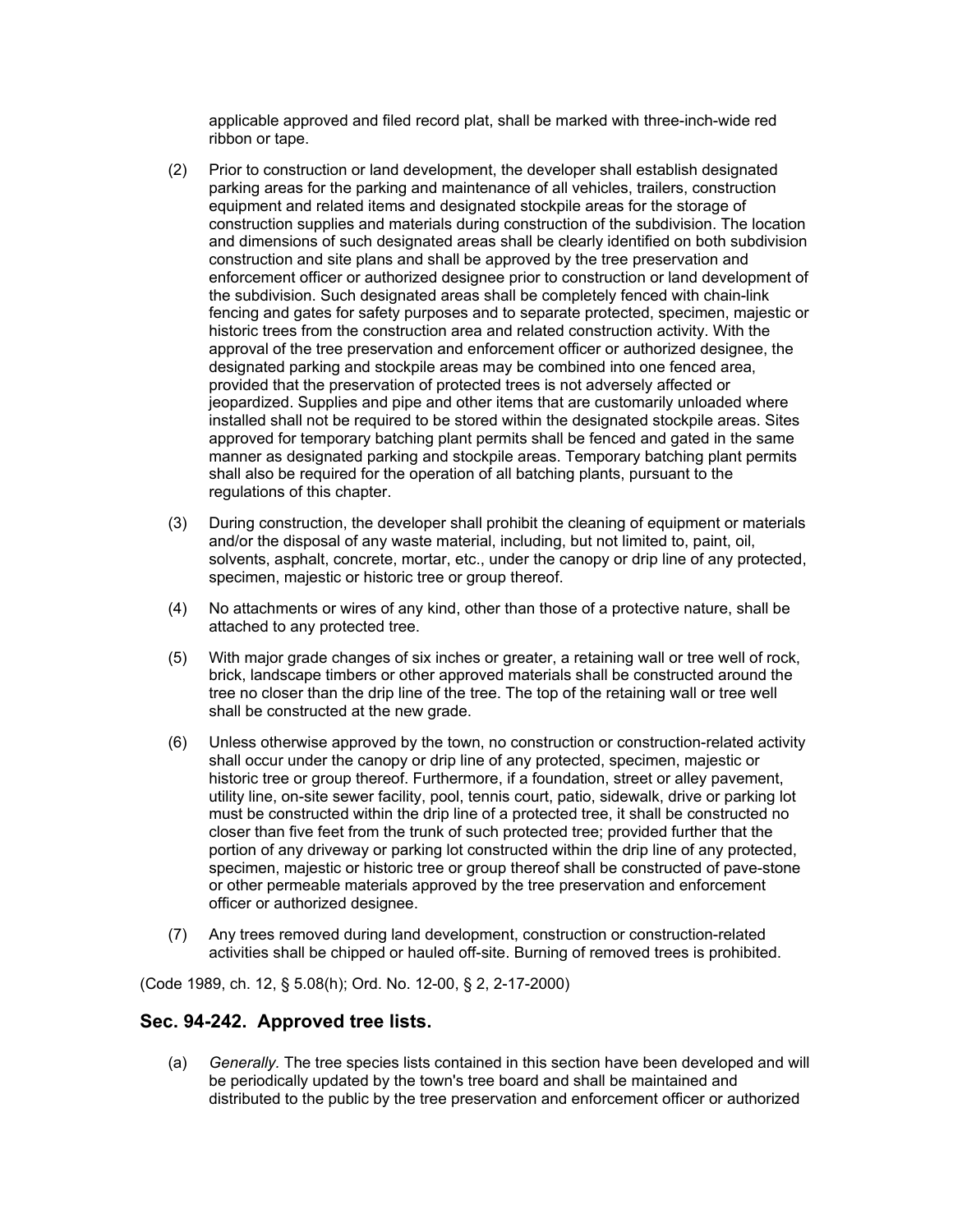designee as guides for the identification and selection of tree species that meet the various standards and requirements of this division. Trees included on these tree species lists were selected on the basis of one or more of the following criteria or factors: hardiness, resistance to disease, suitability relative to local climate and soil conditions, adaptability for transplantation, longevity, adaptability to various landscape conditions, resistance to drought, aesthetic qualities, shade provision, windbreak provision, and screening qualities.

(b) *List of trees that are protected.* Only those tree species found on the following list shall be subject to the preservation, protection and replanting requirements of this section.

| Common Name         | Scientific Name                  |
|---------------------|----------------------------------|
| Southern live oak   | (Quercus virginiana)             |
| Escarpment live oak | (Quercus fusiformis)             |
| Shumard oak         | (Quercus shumardi)               |
| Chinkapin oak       | (Quercus muehlenbergii)          |
| Bur oak             | (Quercus macrocarpa)             |
| Sawtooth oak        | (Quercus acutissima)             |
| Texas red oak       | (Quercus texana)                 |
| Post oak            | (Quercus stellata)               |
| Blackjack oak       | (Quercus marilandica)            |
| Water oak           | (Quercus nigra)                  |
| American elm        | (Ulmus americana)                |
| Cedar elm           | (Ulmus crassifolia)              |
| Winged elm          | (Ulmus alata)                    |
| Lacebark elm        | (Ulmus parvifolia)               |
| Slippery elm        | (Ulmus rubra)                    |
| <b>Bald cypress</b> | (Taxodium distichum)             |
| Pecan and hickories | (Carya species)                  |
| Pines               | (Pinus species)                  |
| Chinese pastiche    | (Pistachia chinensis)            |
| Flowering pear      | (Pyrus calleryana)               |
| Redbuds             | (Cercis species)                 |
| Mexican plum        | (Prunus mexicana)                |
| Possum haw          | (Ilex decidua)                   |
| Juniper tree        | (Juniperus species)              |
| Texas buckeye       | (Aesculus glabra variety arguta) |
| Common persimmon    | (Diospyros virginiana)           |
| Texas ash           | (Fraxinus texensis)              |
| Green ash           | (Fraxinus pennsylvanica)         |
| Western soapberry   | (Sapindus drummondii)            |
| Sycamore            | (Plantanus occidentalis)         |
| Chittamwood         | (Bumelia languinosa)             |
| Sweet gum           | (Liquidambar styraciflua)        |
| <b>Black walnut</b> | (Juglans nigra)                  |
| Magnolia            | (Magnolia grandiflora)           |
| Yaupon holly        | (Ilex vomitoria)                 |
| Carolina buckthorn  | (Rhamnus caroliniana)            |

*Protected Tree List*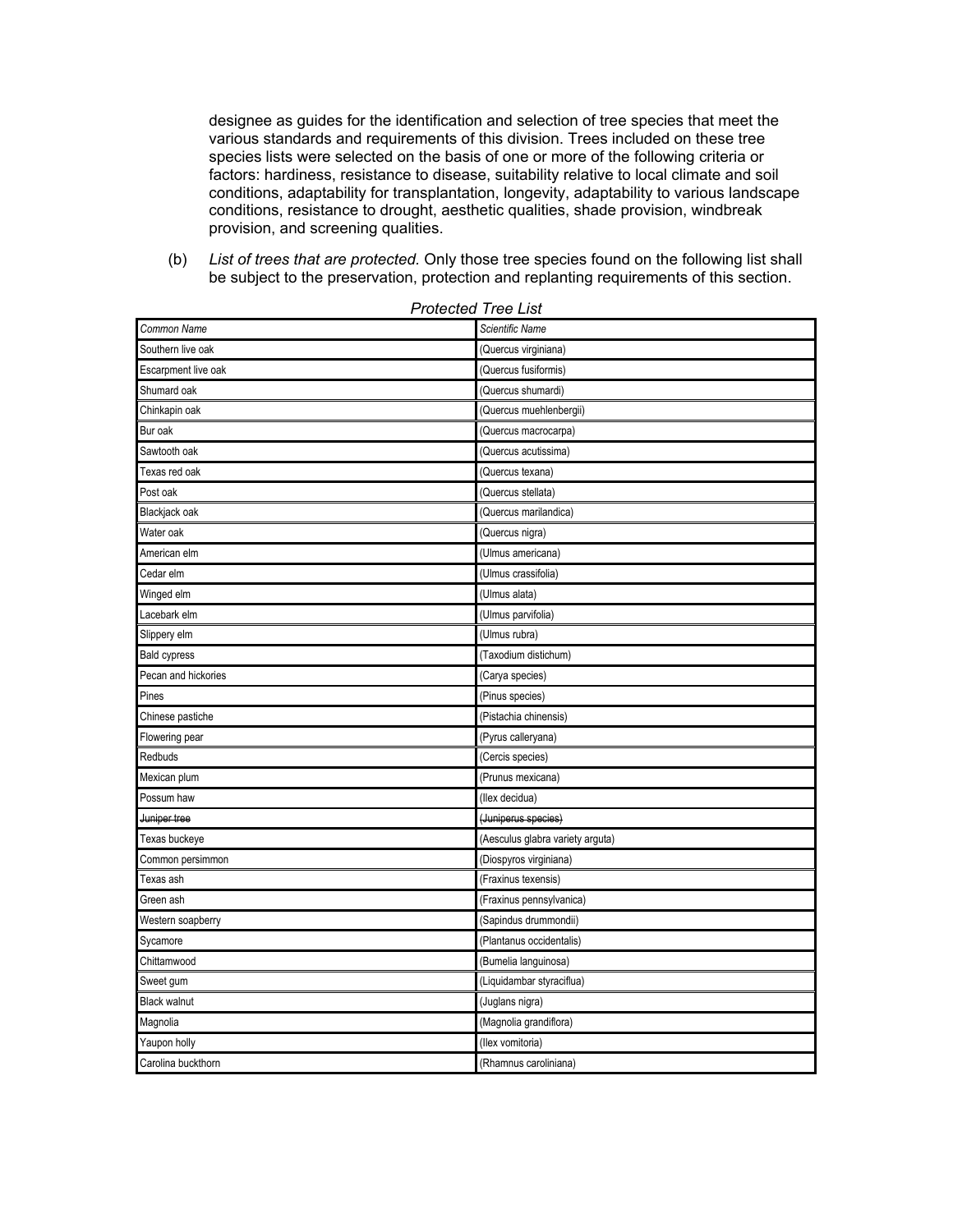(c) *Approved tree planting and replacement list.* Only those tree species found on the following approved tree planting and replacement list shall satisfy the tree planting and replacement standards and requirements of this subdivision:

| Common Name            | Scientific Name            |
|------------------------|----------------------------|
| Southern live oak      | (Quercus virginiana)       |
| Escarpment live oak    | (Quercus fusiformis)       |
| Shumard oak            | (Quercus shumardi)         |
| Chinkapin oak          | (Quercus muehlenbergii)    |
| Bur oak                | (Quercus macrocarpa)       |
| Sawtooth oak           | (Quercus acutissima)       |
| Texas red oak          | (Quercus texana)           |
| Water oak              | (Quercus nigra)            |
| American elm           | (Ulmus americana)          |
| Winged elm             | (Ulmus alata)              |
| Lacebark elm           | (Ulmus parvifolia)         |
| <b>Bald Cypress</b>    | (Taxodium distichum)       |
| Pecans and hickories   | (Carya species)            |
| Chinese pistache       | (Pistachia chinensis)      |
| Juniper tree           | (Juniperus species)        |
| Texas ash              | (Fraxinus texensis)        |
| Western soapberry      | (Sapindus drummondii)      |
| Sweet gum              | (Liquidambar styraciflua)  |
| Eastern red cedar      | (Juniperus virginiana)     |
| Eldarica pine          | (Pinus eldarica)           |
| Pines                  | (Pinus species)            |
| <b>Leyland Cypress</b> | (Cypressocyparis leylandi) |
| <b>Black Walnut</b>    | (Juglans nigra)            |
| Magnolia               | (Magnolia grandiflora)     |

*Approved Tree Planting and Replacement List* 

(d) *Approved median and right-of-way tree planting list.* The following tree species shall be allowed to be planted in medians and rights-of-way when approved by the town. Additional tree species with nonaggressive root systems/deep root systems maybe authorized for planting in such areas by the director of recreational services:

| Common Name          | Scientific Name           |
|----------------------|---------------------------|
| Sweet gum            | (Liquidambar styraciflua) |
| Aristocrat pear      | (Pyrus)                   |
| Crepe myrtle         | (Lagerstroemia indica)    |
| Wax myrtle           | (Myrica cerifera)         |
| Plum                 | (Prunus species)          |
| Holly                | (llex species)            |
| Possum haw           | (llex decidua)            |
| Native pecan         | (Carya species)           |
| Redbuds/whitebuds    | (Cercis species)          |
| Fruitless crabapples | (Malus species)           |
| Southern live oak    | (Quercus virginiana)      |
| Escarpment live oak  | (Quercus fusiformis)      |
| Texas red oak        | (Quercus texana)          |

| Approved Median and ROW Tree Planting List |  |
|--------------------------------------------|--|